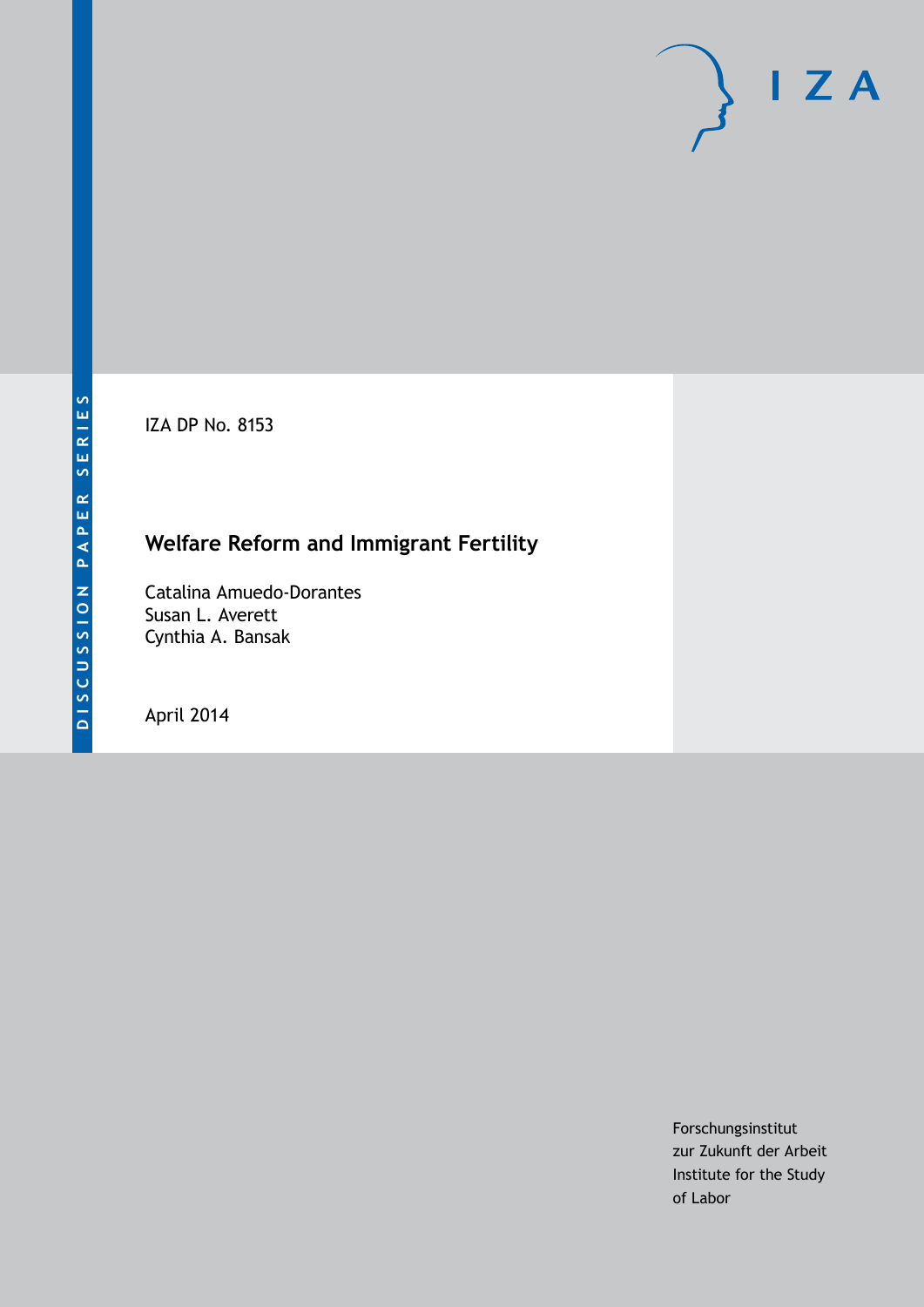# **Welfare Reform and Immigrant Fertility**

# **Catalina Amuedo-Dorantes**

*San Diego State University and IZA*

# **Susan L. Averett**

*Lafayette College and IZA*

## **Cynthia A. Bansak**

*St. Lawrence University*

# Discussion Paper No. 8153 April 2014

IZA

P.O. Box 7240 53072 Bonn Germany

Phone: +49-228-3894-0 Fax: +49-228-3894-180 E-mail: [iza@iza.org](mailto:iza@iza.org)

Any opinions expressed here are those of the author(s) and not those of IZA. Research published in this series may include views on policy, but the institute itself takes no institutional policy positions. The IZA research network is committed to the IZA Guiding Principles of Research Integrity.

The Institute for the Study of Labor (IZA) in Bonn is a local and virtual international research center and a place of communication between science, politics and business. IZA is an independent nonprofit organization supported by Deutsche Post Foundation. The center is associated with the University of Bonn and offers a stimulating research environment through its international network, workshops and conferences, data service, project support, research visits and doctoral program. IZA engages in (i) original and internationally competitive research in all fields of labor economics, (ii) development of policy concepts, and (iii) dissemination of research results and concepts to the interested public.

<span id="page-1-0"></span>IZA Discussion Papers often represent preliminary work and are circulated to encourage discussion. Citation of such a paper should account for its provisional character. A revised version may be available directly from the author.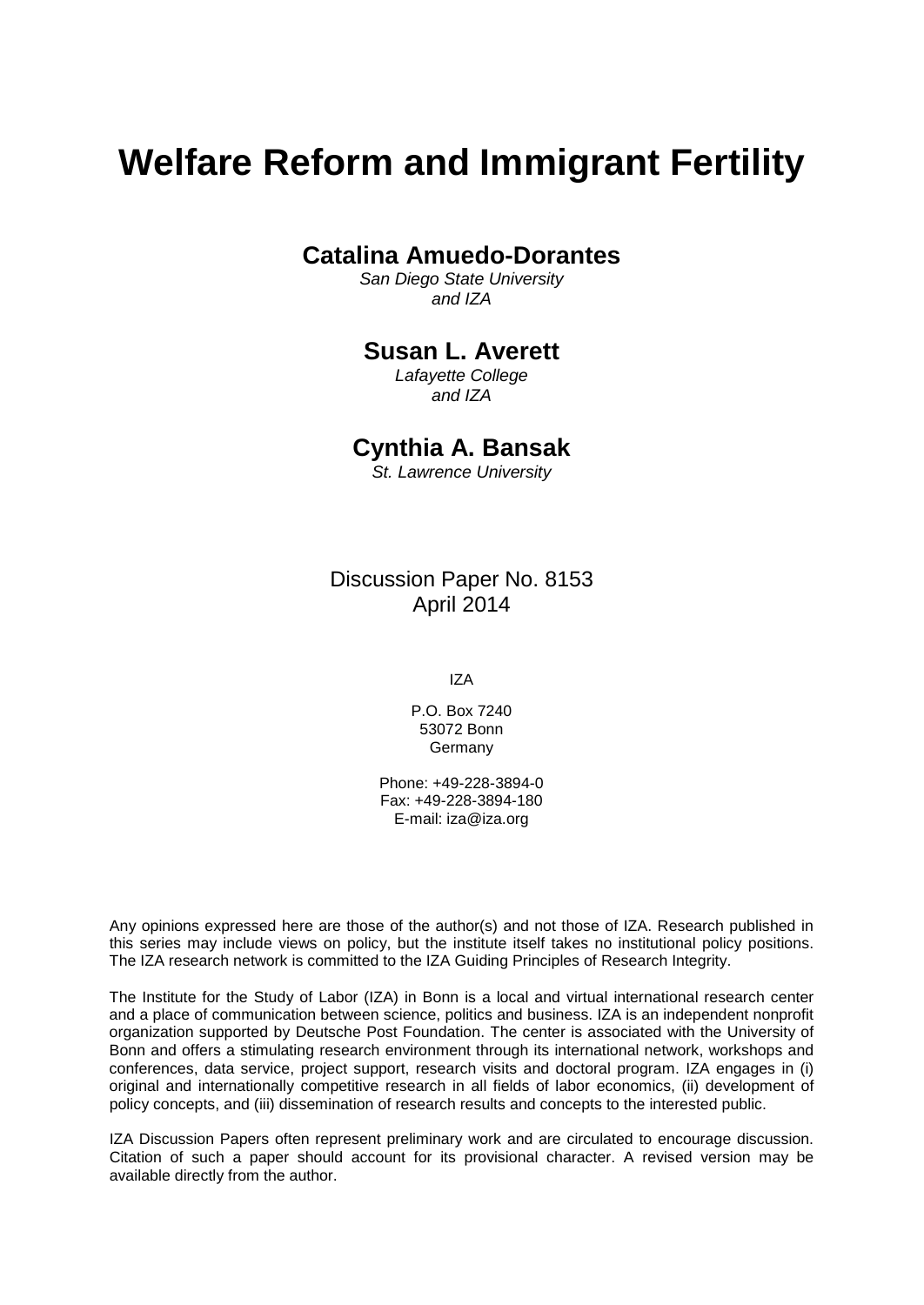IZA Discussion Paper No. 8153 April 2014

# **ABSTRACT**

# **Welfare Reform and Immigrant Fertility[1](#page-1-0)**

Immigration policy continues to be at the forefront of policy discussions, and the use of welfare benefits by immigrants has been hotly debated. In 1996, Congress enacted welfare reform legislation (PRWORA), which denied the use of most means-tested assistance to noncitizens and lowered immigrant welfare dramatically. While Federal legislation imposed strict restrictions on eligibility for non-citizens, a number of states allowed previously eligible women to continue to receive benefits similar to those before 1996, whereas others imposed the new Federal cutbacks. Using data from the Current Population Survey (CPS) for the years 1994-2000, we examine whether immigrant women adjusted their childbearing in response to cutbacks in the generosity of welfare benefits at the state-level. Our findings suggest that non-citizen women, especially those of Hispanic origin, altered their fertility decisions in response to the legislation. In addition, they increased their labor force participation, possibly to obtain employer-sponsored benefits. Our results are robust to alternative definitions of our treatment and control groups and do not appear to be driven by pre-existing trends. Finally, we find no evidence that women who anticipated having children migrated to the more generous states. Overall, the results provide further evidence that immigrants respond to variation in state-level policies and provide insight into the potential impacts of comprehensive immigration reform, particularly the components related to the path to citizenship and access to public benefits.

JEL Classification: J13, I38

Keywords: immigration, fertility, welfare reform

Corresponding author:

Susan Averett Department of Economics Lafayette College Easton, PA 18042 USA E-mail: [averetts@lafayette.edu](mailto:averetts@lafayette.edu)

 $<sup>1</sup>$  The authors thank Laura Argys and seminar participants at the Eastern Economics Association</sup> Meetings (EEA), Colgate University, IZA Bonn and Colorado State University for helpful comments on earlier drafts.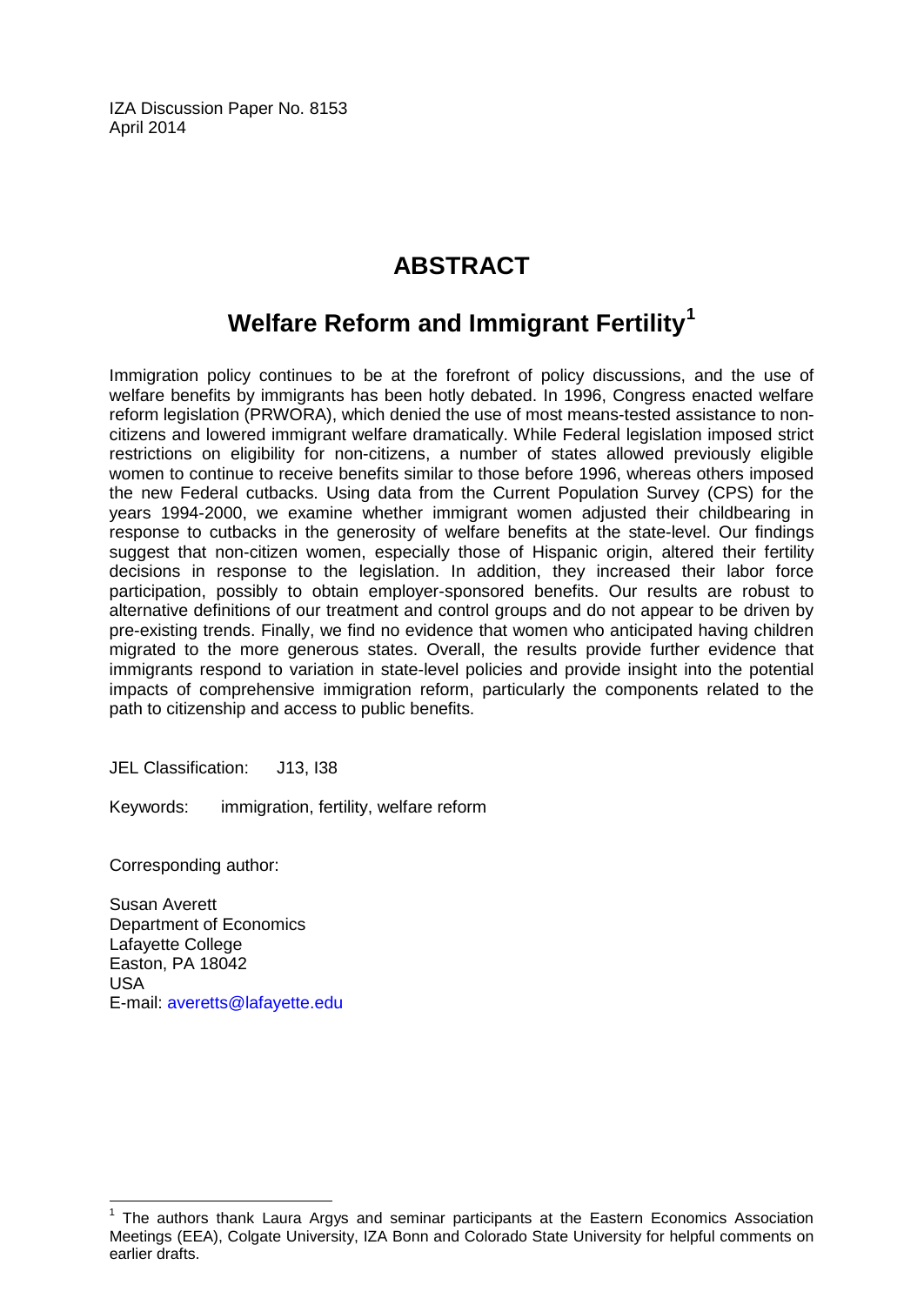### **I. Introduction**

Immigrants in the United States are a diverse and growing population. Issues surrounding immigration have long been at the forefront of policy discussions. A long-standing policy discussion has centered on the costs imposed by immigrants and their children. It has been argued that immigrant children inflict substantial expenses on local and state-level governments in charge of education and health-related expenditures (Borjas, 1999). And, although such allegations have been questioned by various researchers (see Griswold (2012) for a review of that literature), they have implanted a genuine concern in society about the ability of immigrants "to pay their way" into the welfare state and the possibility that welfare serves as a magnet. These concerns were probably partially responsible for some of the provisions in the 1996 Personal Responsibility and Work Reconciliation Act (PRWORA). In the legislation, PRWORA denied most means-tested assistance to immigrants arriving after its enactment date of August 22, 1996, during their first 5 years of legal residency in the United States. Additionally, it limited the eligibility of non-citizens arriving before that date to one year – although this latter provision was never fully enforced. Not surprisingly, immigrant welfare participation decreased (Borjas, 2001; Mazzolari, 2004; Bitler and Hoynes, 2011). However, we still do not know how immigrant fertility was impacted by PRWORA.

In this paper, we use data on the fertility of the non-institutionalized population collected by the Current Population Survey (CPS) in June for the years 1994, 1995, 1998 and 2000 to address that gap in the literature by examining how PRWORA affected the fertility of immigrant women.<sup>2</sup> Because PRWORA reduced immigrant eligibility and welfare participation, it seems reasonable to expect welfare reform to have significantly lowered immigrant fertility. And,

<span id="page-3-0"></span> $2 \text{ Similar to Borjas (2003) we do not use the years 1996 and 1997 in our analysis. This allows us to isolate the pre$ and post-PRWORA time periods.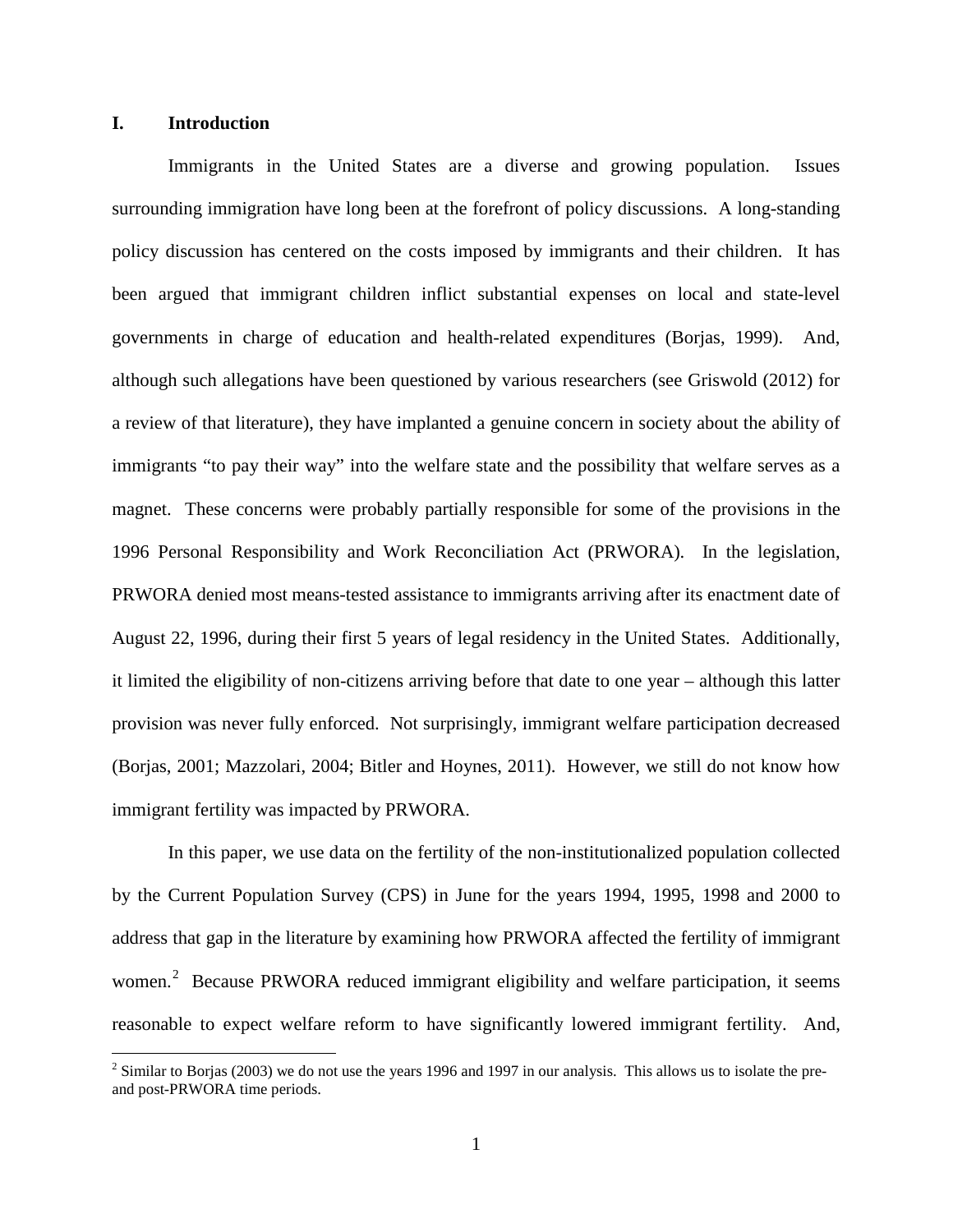indeed, we find that non-citizens living in states that did not offer state-funded benefits such as Medicaid or TANF reduced their fertility in response to the legislation. Furthermore, these women became more likely to be at work, possibly to replace lost benefits with employersponsored benefits.

Understanding how immigrant fertility responds to policy changes is particularly important given that immigrant women tend to have more children than their native counterparts (Dye, 2008). Looming concerns about the solvency of the Social Security system and an aging population that could benefit from a younger workforce make understanding determinants of immigrant fertility a particularly salient concern (d'Addio and d'Ercole, 2005; Sevak and Schmidt, 2008).

#### **II. Background on Welfare Reform and Immigrant Fertility**

Previous literature has established links between fertility and welfare benefits. For example, researchers examined how the Aid to Families with Dependent Children (AFDC) program –the precursor to the current welfare system: Temporary Assistance to Needy Families (TANF)– impacted the fertility of AFDC eligible women (primarily low educated and unmarried). For the most part, these studies exploited the state-level variation in AFDC benefits across time and, as summarized by Moffitt (1992, 1998), their main conclusion was that the effects of AFDC benefits on fertility were small to non-existent.

In the time period leading up to PRWORA, states were granted waivers to experiment with policies aimed at reducing the fertility of recipients. For example, a number of states enacted the "minor parent provision" —requiring that a teen who received welfare must live at home with her parents (or under adult supervision) to receive benefits. Many states also enacted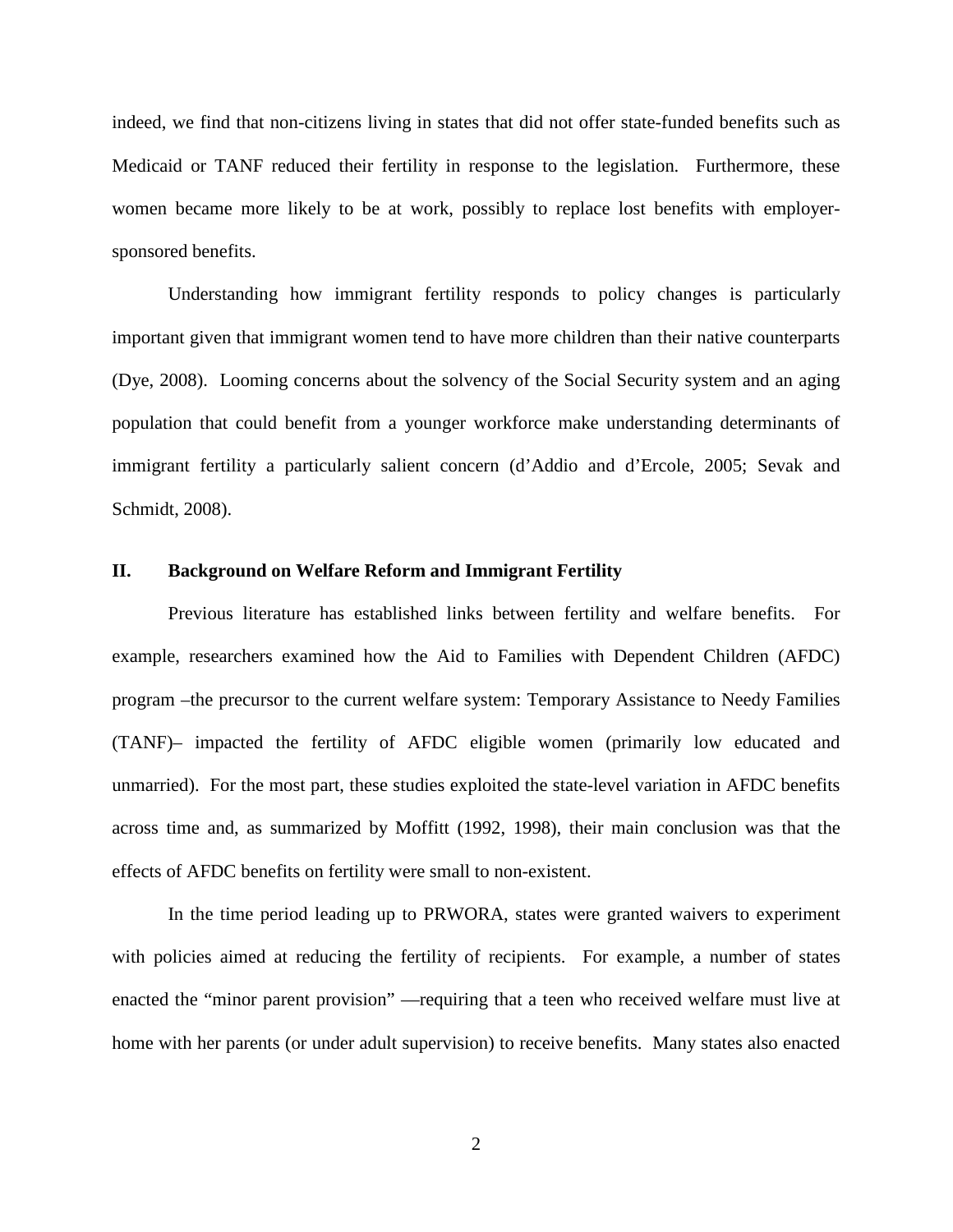"family caps"— provisions that denied incremental increases in welfare benefits for women who had another child while receiving benefits.

After the passage of PRWORA, more states adopted such policies and these policies, in addition to the work requirements and time limits on welfare receipt contained within PRWORA, made it more difficult to support a child while on welfare, thus raising the cost of a birth. Much research has been aimed at discovering how these PRWORA provisions may have affected the fertility of welfare eligible women. The evidence from these other studies has been, however, quite mixed (see Blank, 2002 for a review of these studies). Notably, although Hispanic women – many of whom were immigrants, had the highest rates of teenaged and non-marital childbearing of any major racial or ethnic group in the United States before welfare reform (Graefe *et al.*, 2008),<sup>[3](#page-3-0)</sup> none of the studies examined how immigrant fertility was impacted by PRWORA and the state provisions. In fact, we only know of one study examining the fertility of Hispanic immigrants (*i.e.* Falasco and Heer, 1984). However, the analysis predates welfare reform and, as such, does not address how welfare reform impacted immigrant fertility.

We are particularly interested in addressing that question – namely, how the fertility of immigrant woman changed after the imposition of PRWORA. With the enactment of PRWORA, Congress imposed a variety of restrictions on legal immigrants' access to welfare, which may have also had an effect on their fertility above and beyond changes in work requirements, family caps and time limits on the receipt of benefits. PRWORA dramatically altered the access of non-citizens to programs such as TANF, food stamps and Medicaid. In particular, after PRWORA, non-citizens, particularly those arriving post-enactment, became ineligible for TANF and Medicaid for their first five years living in the United States, although

<span id="page-5-0"></span><sup>&</sup>lt;sup>3</sup> Moffitt (2003) provides an excellent overview of the TANF program.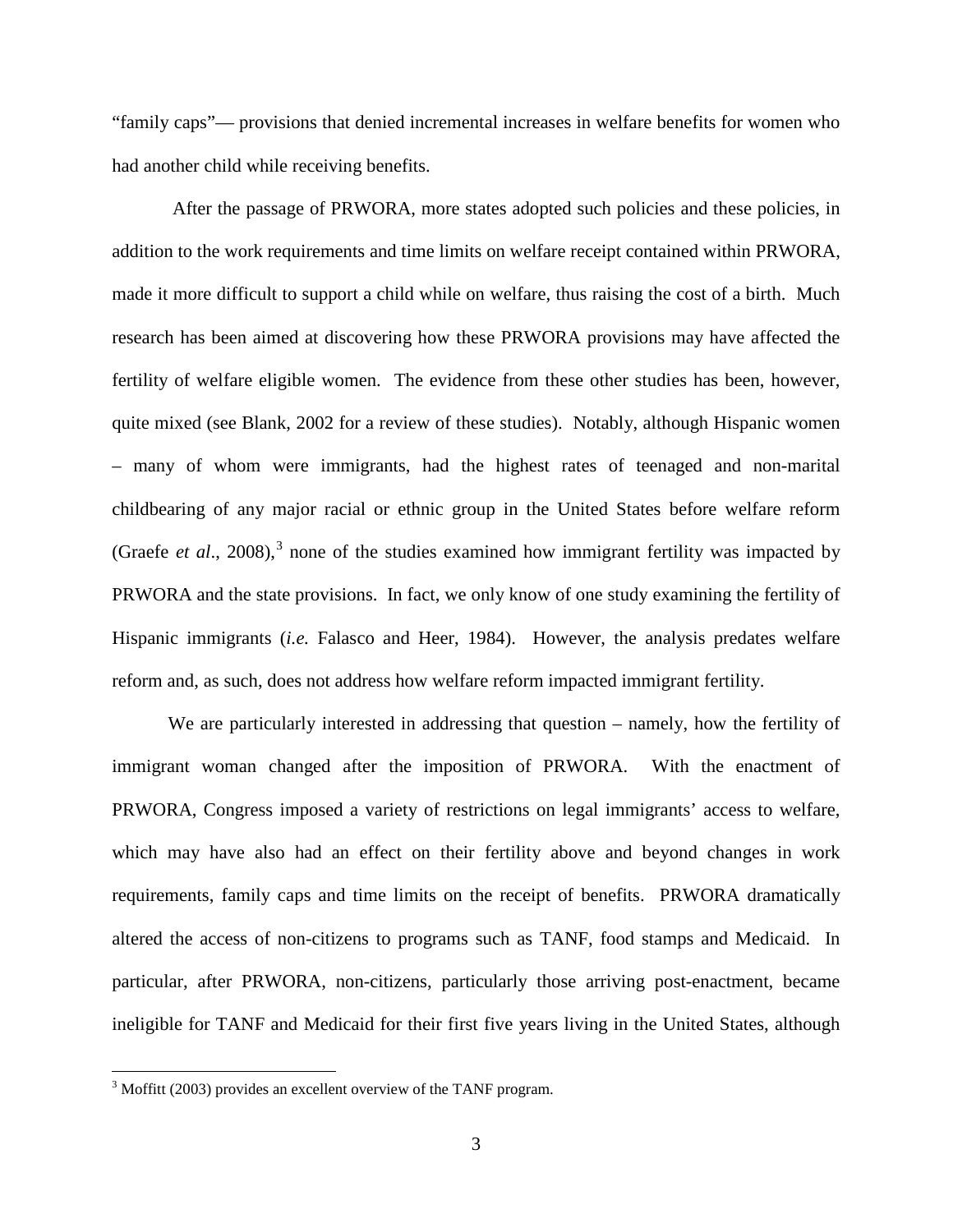states could offer benefits to new immigrants using their own funds (Haskins, 2006; Nam, 2011; Bitler and Hoynes, 2011). Legal temporary residents and undocumented immigrants were never eligible for federal welfare benefits and, hence, should have experienced few, if any, changes after welfare reform (Fix and Zimmerman, 1998). The greatest variation in access to welfare among immigrants has been for *post-enactment* arrivals, *i.e.* those immigrants who arrived after PRWORA as a result of the federal requirement that any funding of benefits for that group must not be paid for with federal monies (Fix and Passel, 2002). Yet, although TANF is the most expensive benefit for states to provide, many states continued to support recent immigrant families using their own state funds (Graefe *et al.*, 2008; Bitler and Hoynes, 2011).<sup>[4](#page-5-0)</sup>

Because states had the option to extend welfare benefits to immigrants who arrived after August 22, 1996, and virtually all states extended benefits to pre-enactment immigrants (Fix and Zimmermann, 1998), there was some uncertainty over who was eligible for benefits. This confusion led to what Fix and Passel (1999) termed a 'chilling effect', which may have discouraged immigrants from using benefits such as TANF and Medicaid even though they remained eligible. Evidence on the existence of this chilling effect can be found in the literature linking PRWORA to health insurance. For example, Lurie (2008) examines the effect of welfare reform on the health insurance coverage of children of non-permanent residents. Specifically, using data from the Survey of Income and Program Participation (SIPP), Lurie finds that the proportion of uninsured citizen children of non-permanent residents rose by 17 percentage-points post-PRWORA despite the fact that these children were eligible for Medicaid. In a similar vein,

<span id="page-6-0"></span> <sup>4</sup> Immigrant participation in welfare programs kept on growing since then (Borjas, 2003). Hence, one might ask: why did some states decide to maintain immigrants' access to programs such as TANF, food stamps and Medicaid while other states did not? Early work on this question indicated that the size of the state's noncitizen population was unrelated to program generosity toward immigrants in the first years following PRWORA (Zimmerman and Tumlin, 1999). However, states with strong immigrant advocacy groups and a liberal voting public were more consistent predictors of state generosity towards immigrants (Graefe *et al*. 2008).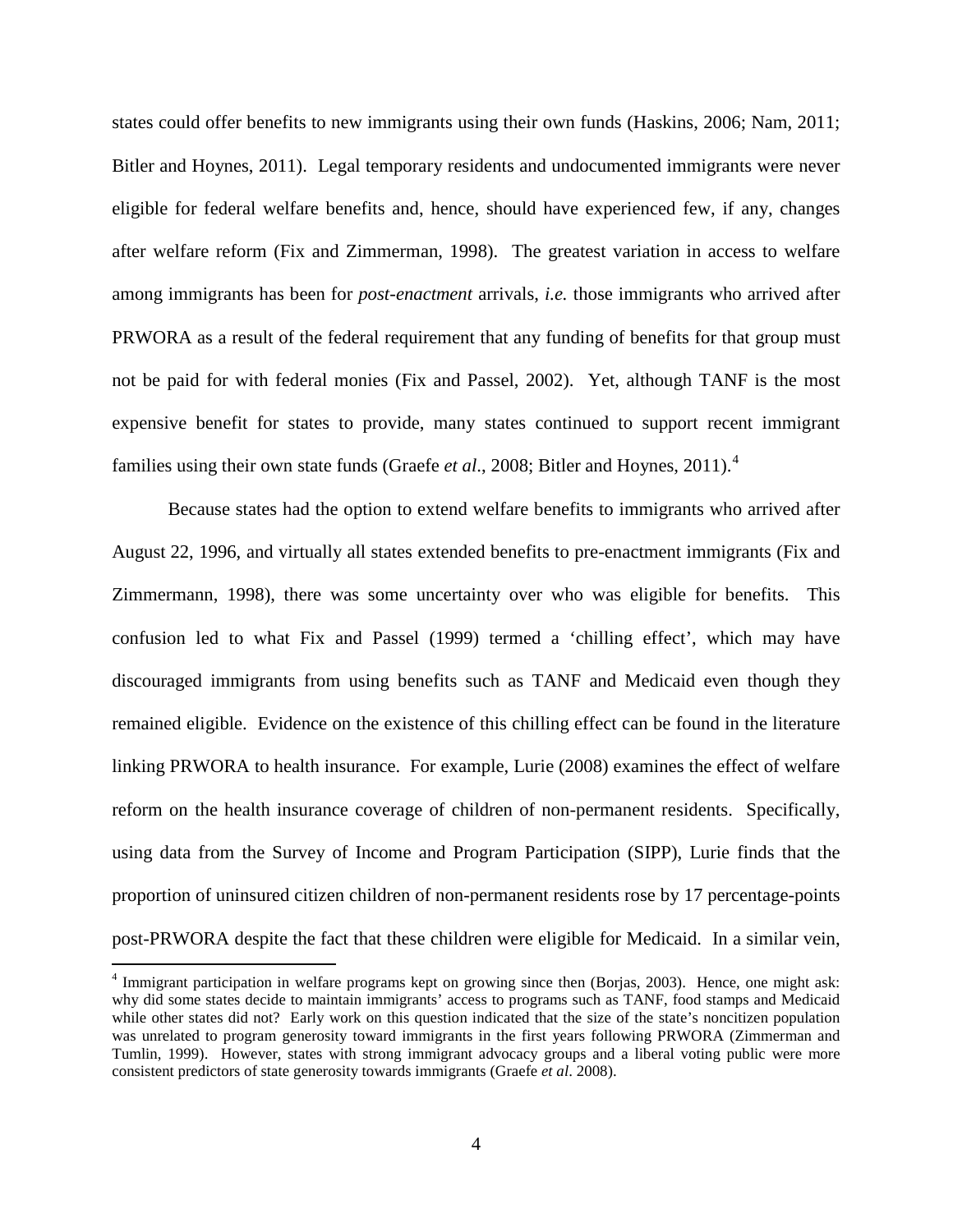Kalil and Ziol-Guest (2009) use SIPP data to examine, instead, the effect of PRWORA on the health of the children of immigrants. Most of the children in their sample were born in the United States and would have, thus, remained eligible for Medicaid even after welfare reform. Yet, the health of these children was poorer after the passage of PRWORA. The authors interpret this finding as a chilling effect of welfare reform on immigrant children's access to health services. In further support of this chilling effect, an evaluation of welfare reform's effect on immigrants conducted in Los Angeles and New York City found that many immigrants believed that receiving welfare benefits might endanger their immigration status or prevent them from obtaining green cards, reentering the country, or becoming citizens. Further, many immigrant families indicated that they were confused by the changes in welfare rules that occurred in 1996. Therefore, many immigrants might have believed that all foreign-born were disqualified (Capps *et al*., 2002).

Particularly relevant to our analysis are several recent papers focused on the effect of PRWORA provisions on the health insurance coverage of immigrants (Borjas, 2003; Kaushal and Kaestner, 2005) –a crucial factor in deciding whether to have children. Using data from the 1995 to 2001 Current Population Surveys (CPS) and a difference-in-difference methodology, Borjas (2003) compares changes in the health insurance coverage of immigrants in more generous states following the enactment of PRWORA, to the health insurance coverage changes experienced by immigrants in less generous states. He finds that the fraction of immigrants not covered by health insurance remained more or less stable (or slightly fell) after PRWORA. Since most non-citizens in the sample had arrived before 1996 and, therefore, maintained eligibility for Medicaid, Borjas concluded that the small declines in Medicaid participation stemmed from the chilling effects of welfare reform. Overall, however, the fact that health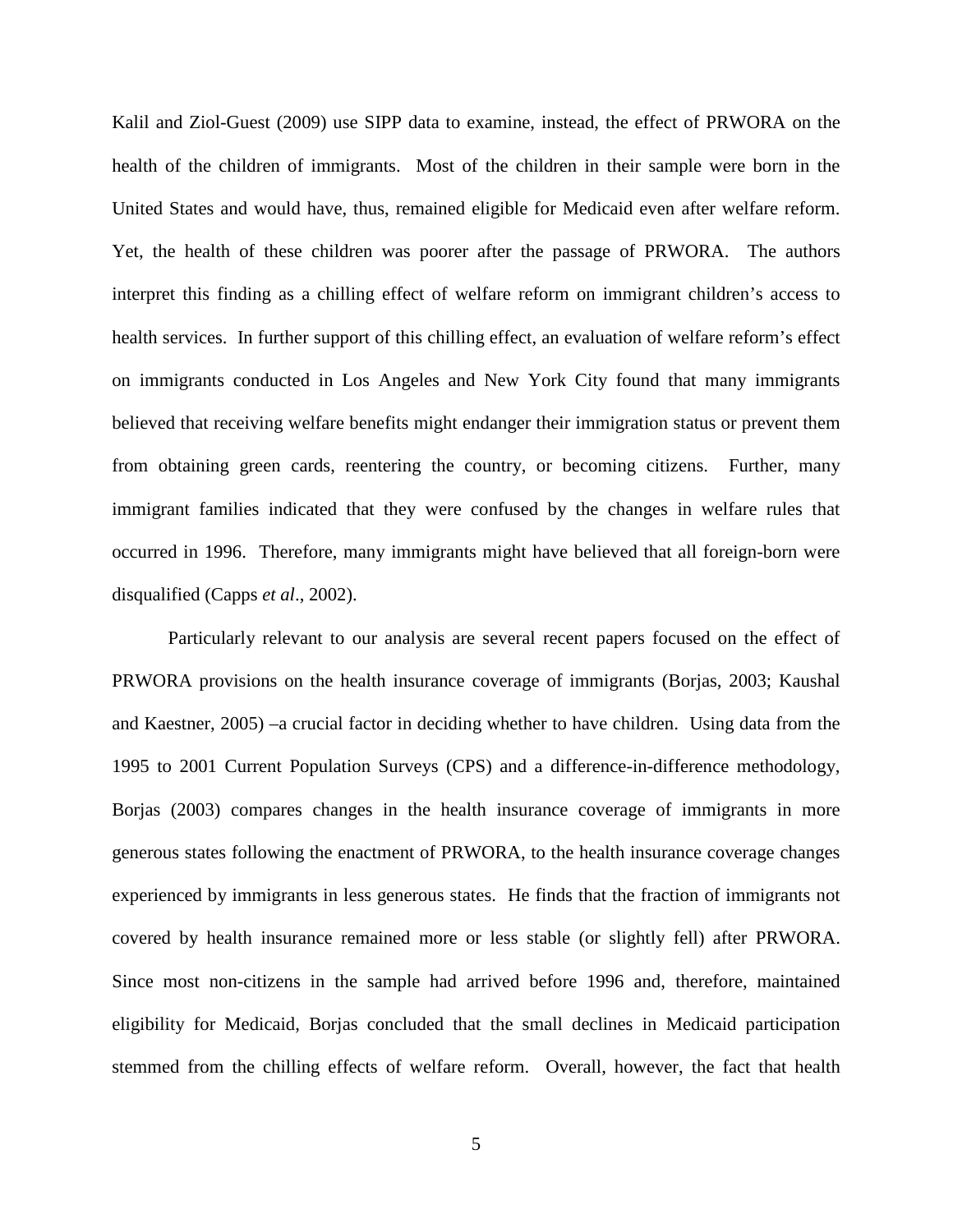insurance coverage among the immigrant population did not change much is attributed to their increased labor supply, which likely increased their probability of being covered by employersponsored health insurance. Therefore, he does find a labor market adjustment as a result of state-level generosity in welfare and Medicaid benefits.

Kaushal and Kaestner (2005) use data from the CPS (years 1994 to 2001) and a similar difference-in-differences research design to extend Borjas' (2003) analysis. They focus on loweducated unmarried women (a group they term: "target group") and, instead of native women, they use other immigrants as a control group. In addition, they carefully examine the 'chilling effect' hypothesis. They do so by, first, dividing the group of low-educated unmarried immigrants into two sub-groups: those who arrived less than five years ago and those that arrived more than five years ago. They argue that, if the two groups were similarly affected by PRWORA, it would be consistent with the chilling effect hypothesis because immigrants who arrived more recently should be more adversely affected by the law. Subsequently, they differentiate pre-1996 arrival and post-1996 arrival immigrants according to whether they lived in a state that created a substitute TANF or Medicaid program for post-1996 immigrants. If PRWORA affected both groups of immigrants similarly, they argue that PRWORA must have had a chilling effect as well. They report that the effect of TANF on the health insurance coverage of foreign-born, unmarried women did not differ by their length of stay in the U.S. providing support for the chilling hypothesis.

Additional evidence of a chilling effect comes from Mazzolari (2004), who examines the differential drop in welfare use among immigrants relative to natives after the 1996 Welfare Reform Act. She limits her sample to naturalized citizens and immigrants who arrived before 1996 —these immigrants were still treated as similarly under the new law. She reports a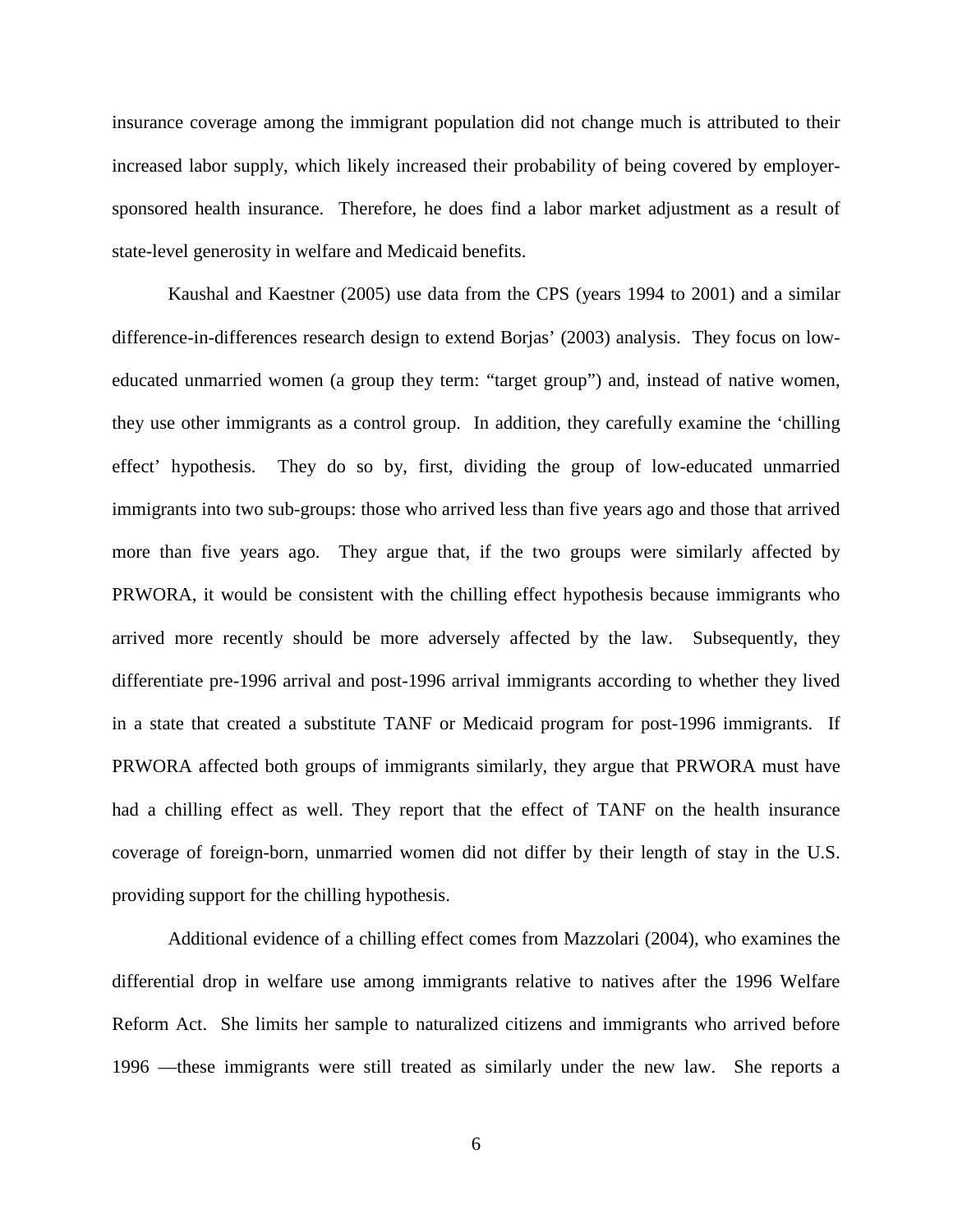significant drop in the welfare participation of non-citizen immigrants (relative to natives) that is not explained by mere changes in program eligibility. She interprets that effect as evidence of a chilling effect. Basically, even women who were eligible for benefits choose not to collect them. Finally, in closely related work, Watson (2010) focuses on the increase in federal immigration enforcement that occurred around the time of welfare reform. She reports that increased federal immigration enforcement reduces Medicaid participation among children of non-citizens, even when children are themselves citizens.

Despite this evidence on chilling effects of PRWORA on immigrant health insurance coverage, to this date, we still lack any empirical evidence on the existence of chilling effects or, for that matter, of any overall effect of PRWORA on immigrant fertility. Yet, understanding how welfare policy shapes immigrant fertility is of special interest given growing concerns about the solvency of the U.S. Social Security system.

#### **III. Data and Some Descriptive Statistics**

To examine how the enactment of PRWORA affected the fertility of immigrant women, we gather data on the fertility of the non-institutionalized female population collected by the Current Population Survey (CPS) in June for the years 1994, 1995, 1998 and 2000. The survey also gathers information on the immigration status of respondents, allowing us to differentiate between native born U.S. citizens, those who are foreign-born naturalized U.S. citizens and foreign-born who have not become citizens. Additionally, with the information on their year of arrival to the United States, we are able to differentiate foreign-born non-citizens according to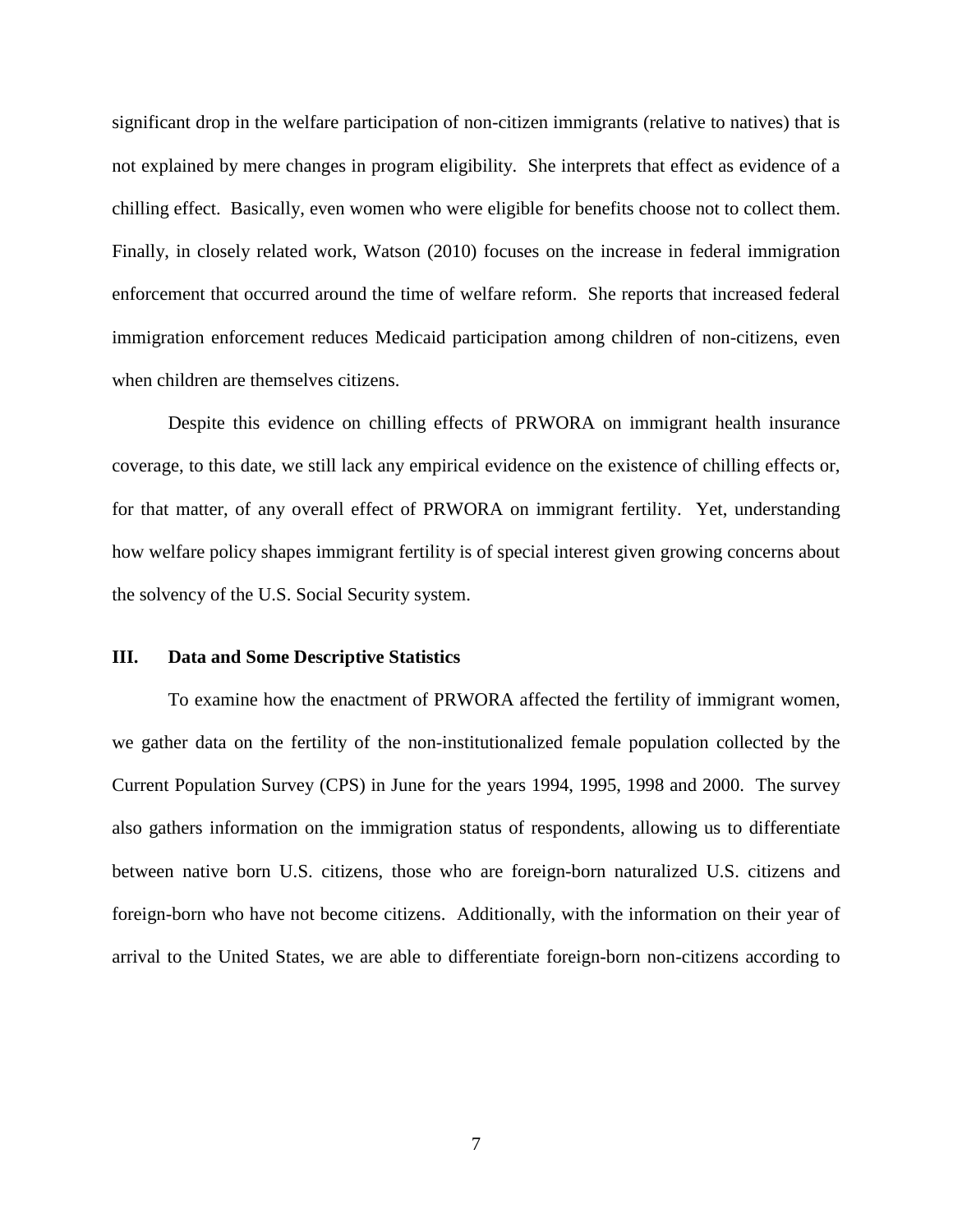whether they had been in the country at least 6 years –making them eligible for most types of public assistance, or less.<sup>[5](#page-6-0)</sup>

Because our focus is on fertility, we limit our analysis to women aged 15 to 44. Additionally, we restrict our attention to women most likely to qualify for welfare; *i.e.* unmarried women with a high-school education or less (similar to Kaushal and Kaestner, 2005). Table 1 displays basic descriptive statistics regarding the share giving birth for our various sub-samples. Overall, there are significant differences in fertility across respondents depending on their immigration status and ethnicity. As can be seen from Table 1, the share of women in our sample giving birth in the survey year is significantly higher among immigrants, particularly among non-citizens. This is also the case for Hispanics, regardless of their immigration status. The fertility rates in Table 1 range from 8.88 percent for non-Hispanic natives, to 15.61 percent for Hispanic foreign-born non-citizens. Meanwhile, the share of native women giving birth averaged 9.03 percent in our sample.

As noted, PRWORA eliminated benefits to immigrants for their first five years of arrival in the United States. However, a key provision of PRWORA was that a state could choose to fund these benefits for immigrants and many states choose to do this. We follow Borjas (2003) and classify states as being generous (*i.e.* they replaced federal cuts with state monies to maintain at least some benefits for immigrants) and non-generous (*i.e.* they did not replace federal cutbacks with state aid). These states are presented in Table A in the appendix. There are two columns in this table: the first one indicates whether or not food assistance or SSI was provided

<span id="page-10-0"></span><sup>&</sup>lt;sup>5</sup> There are several ways that immigrants can be categorized: naturalized citizens (foreign-born individuals who became citizens); legal permanent residents (noncitizens who have been granted permission to reside permanently in the United States and to apply for naturalization after meeting certain requirements); and refugees and asylees (individuals admitted to the United States who are unable or unwilling to return to their home countries due to legitimate fear of persecution. In addition, the foreign-born population includes legal temporary residents (*e.g.*, students or those with temporary work visas) and undocumented immigrants (individuals who stay in the United States illegally; *i.e.* beyond their visa limits or those who enter the country illegally and stay).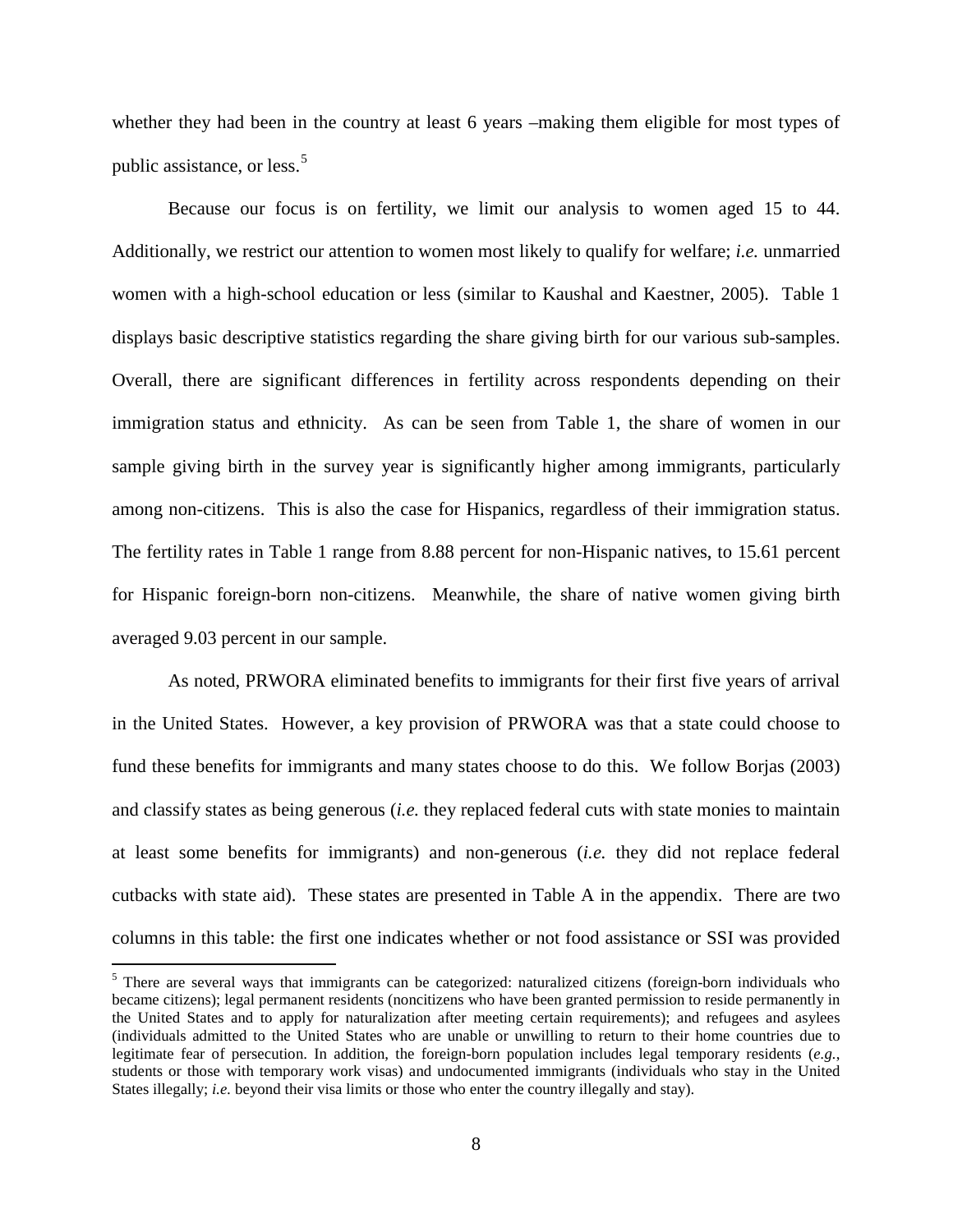to post-enactment immigrants, whereas the second column indicates whether or not TANF, Medicaid, Food Assistance or SSI was provided to post-enactment immigrants during the 5-year post immigration period. We classify as generous any state with a 'Yes' in either column. The generous states include California, Colorado, Connecticut, Delaware, Florida, Georgia, Hawaii, Illinois, Maine, Maryland, Massachusetts, Minnesota, Missouri, Nebraska, New Hampshire, New Jersey, New York, Ohio, Oregon, Pennsylvania, Rhode Island, Tennessee, Texas, Utah, Vermont, Virginia, Washington, Wisconsin and Wyoming.

We distinguish between five groups of women in our regression analyses. Summary statistics for these five sub-samples are shown in Table B in the appendix. First, we start by comparing Hispanic immigrants –who constitute a large share of all immigrants in the United States and have significantly higher fertility rates, to non-Hispanic natives –also the vast majority of U.S. natives (sample in Panel A). We then expand the native sample to include Hispanic natives, and compare their fertility to that of Hispanic immigrants (sample in Panel B). Subsequently, we restrict our attention again to non-Hispanic natives and compare them to all immigrants, regardless of their ethnicity (sample in Panel C). We then look at all natives and all immigrants (sample in Panel D), which constitutes our largest sample of 34,238 individuals. Finally, we compare Hispanic immigrants to Hispanic natives (sample in Panel E).

According to the figures in Table B, about 26 percent of women in the largest sample (sample in Panel D) resided in states that did not go beyond-the-minimum level of assistance offered to pre-enactment or post-enactment immigrants during the 5-year bar, and roughly 51 percent of our sample was interviewed after the enactment of PRWORA. Approximately 9 percent of women in our pooled sample are immigrants –8 percent of those are non-citizens, while the remaining 1 percent is naturalized. Most immigrants arrived between 1980 and 1993;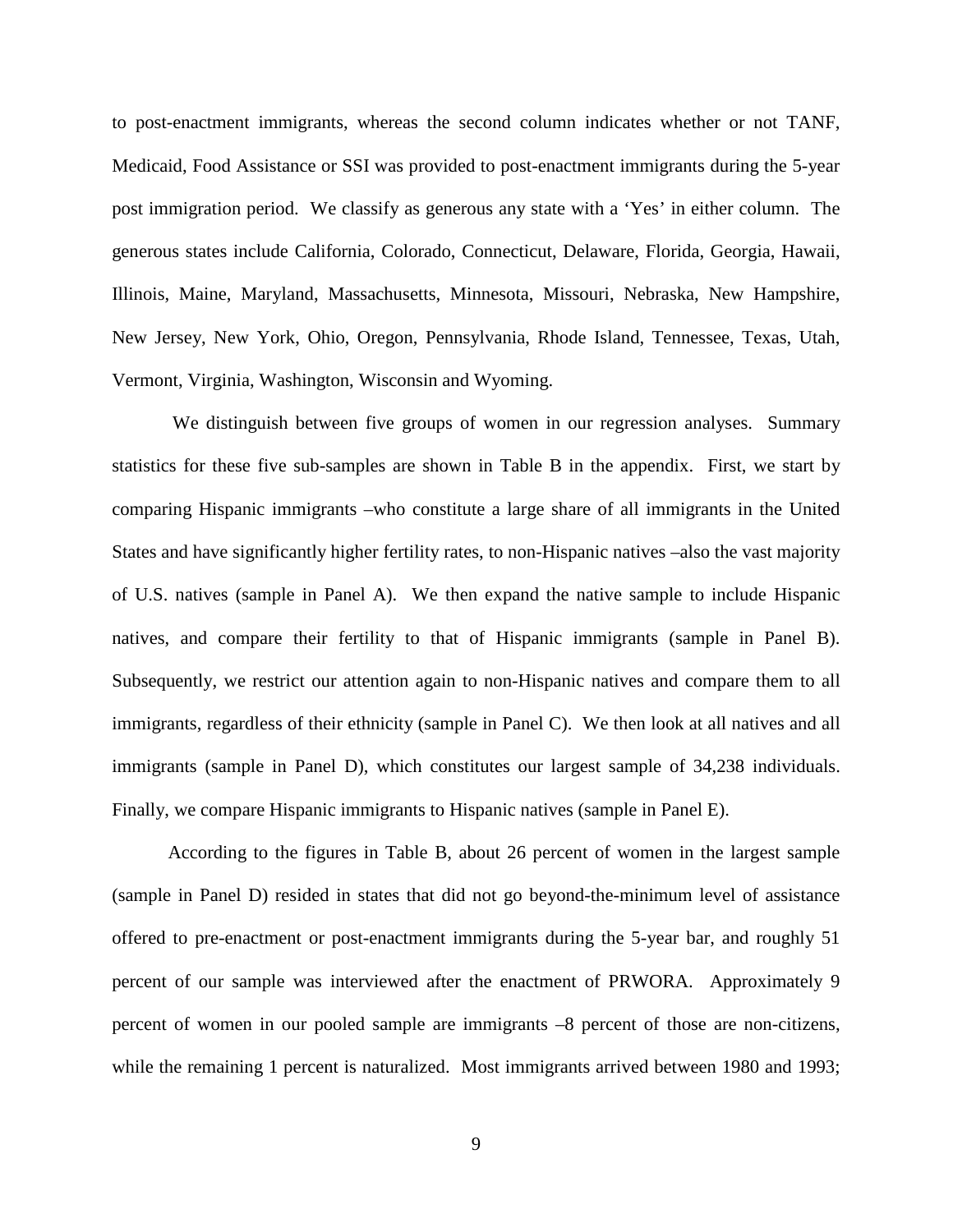therefore, they were not subject to the 5-year bar. Finally, other sample characteristics worth noting include race and ethnicity. Up to 25 percent of our sample is black and 15 percent Hispanic. This is due to our focus on women more likely to qualify for welfare (*i.e.* unmarried and low-educated women). On average, these women have slightly less than one child –the exception being Hispanic women (Panel E), who have slightly more than one child. Similarly, slightly more than half of our relatively low-educated sample has less than a high-school education, except for Hispanic women, who are significantly less educated.

In Table 2, we conduct a descriptive double-difference analysis using average birth rates for various groups before and after the passage of PRWORA in states that had cutbacks in welfare eligibility and in states that did not. To conduct this analysis, we divide our sample into five panels (Hispanic immigrants, all immigrants, non-Hispanic natives, all natives, and Hispanic natives); two groups of states (states with cutbacks and states without welfare eligibility cutbacks) and two time periods (pre-PRWORA and post-PRWORA).

 As seen in Panel A of Table 2, while the share of Hispanic immigrants giving birth while residing in more generous states increased from 6.3 to 13.0 percent (an increase of 6.6 percentage points) following the enactment of PRWORA, it declined for their counterparts living in less generous states by 3.8 percentage points. As a result, the double-difference estimate in column 7 of Table 2 indicates that the share of Hispanic immigrants giving birth while living in less generous states significantly dropped by 10.3 percentage points after welfare reform. That is, in fact, the demographic group we would expect to respond to the welfare eligibility restrictions imposed by PRWORA. For all immigrants (Panel B of Table 2), the likelihood of giving birth decreased by 1.1 percentage points when living in less generous states, whereas it increased by 5.2 percentage points for those living in the more generous states; thus leading to a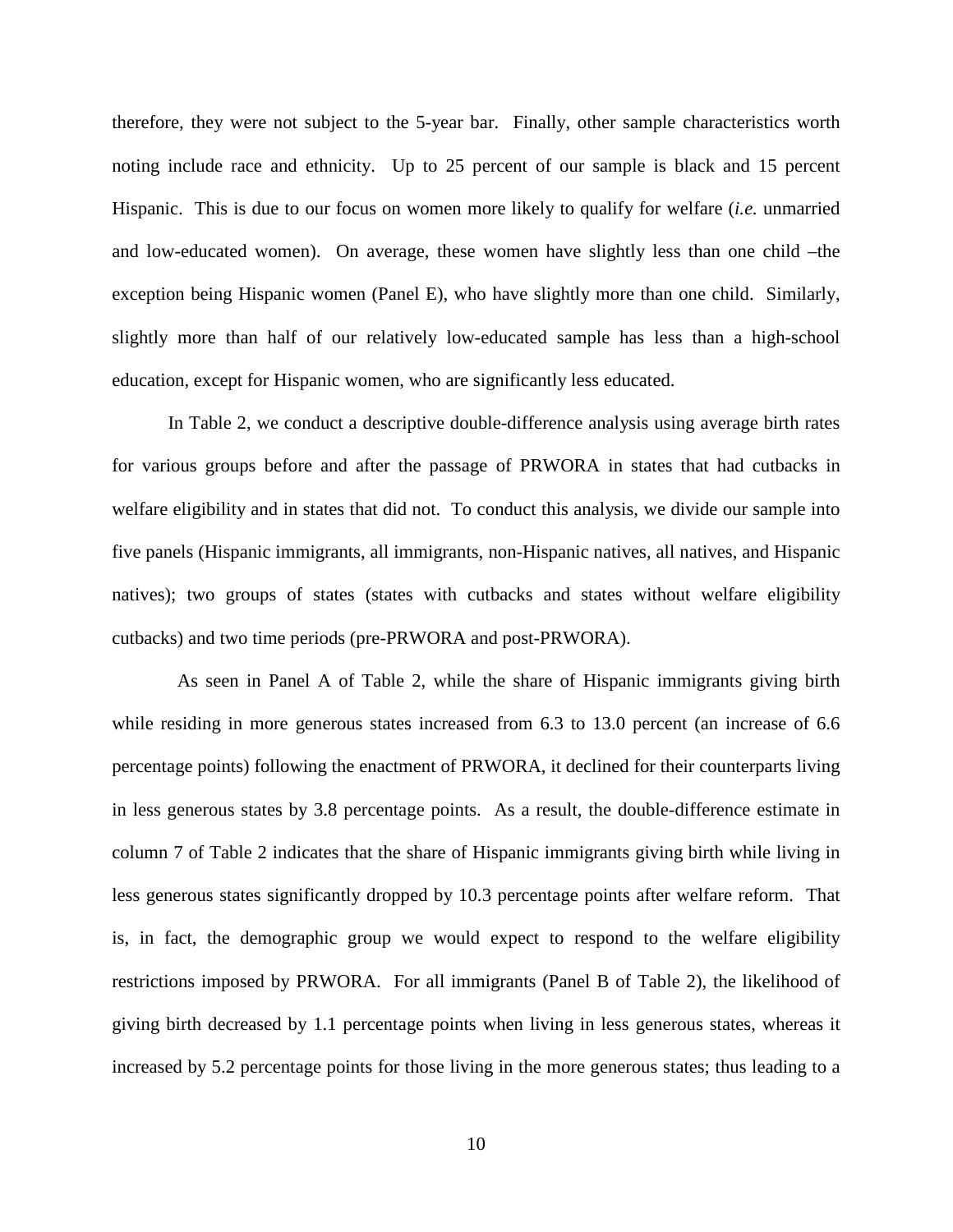statistically significant reduction of 6.3 percentage points in the probability of childbearing. While the double-difference estimates for non-Hispanic natives, all natives and Hispanic natives (Panels C, D and E of Table 2) are also negative, they are not economically large.

Because the aforementioned difference-in-difference estimates focus on immigrants, it is useful to compare what the apparent impact of PRWORA was for those groups to how fertility patterns were changing among natives. We do so in the last three columns of Table 2. Regardless of whether we use non-Hispanic native women or all native women as a comparison group, the triple difference estimates suggests that PRWORA lowered Hispanic immigrant women's childbearing likelihood by approximately 9.4 percentage points. When we widen the treatment group to all immigrant women, we continue to find a statistically significant reduction in the likelihood of giving birth, but the point estimate is much smaller at 5.4 percentage points. Finally, when we restrict our groups to Hispanics and compare immigrants to natives, we find a statistically significant decline in the fertility of Hispanic immigrants relative to Hispanic natives. This latter finding speaks against a chilling effect. In other words, we would expect a significant difference in these two groups' childbearing propensities after the policy, which is exactly what we find. In the next section, we extend our methodology to add additional controls and address heterogeneity in our immigrant group.

### **IV. Methodology**

Our primary aim is to gauge the impact that the 1996 welfare reform might have had on the fertility of foreign-born women and, in particular, of foreign-born non-citizens. With that intent, we classify foreign-born women in two groups: foreign-born naturalized and foreign-born non-citizens. We pursue a triple difference specification where we pool the CPS data for the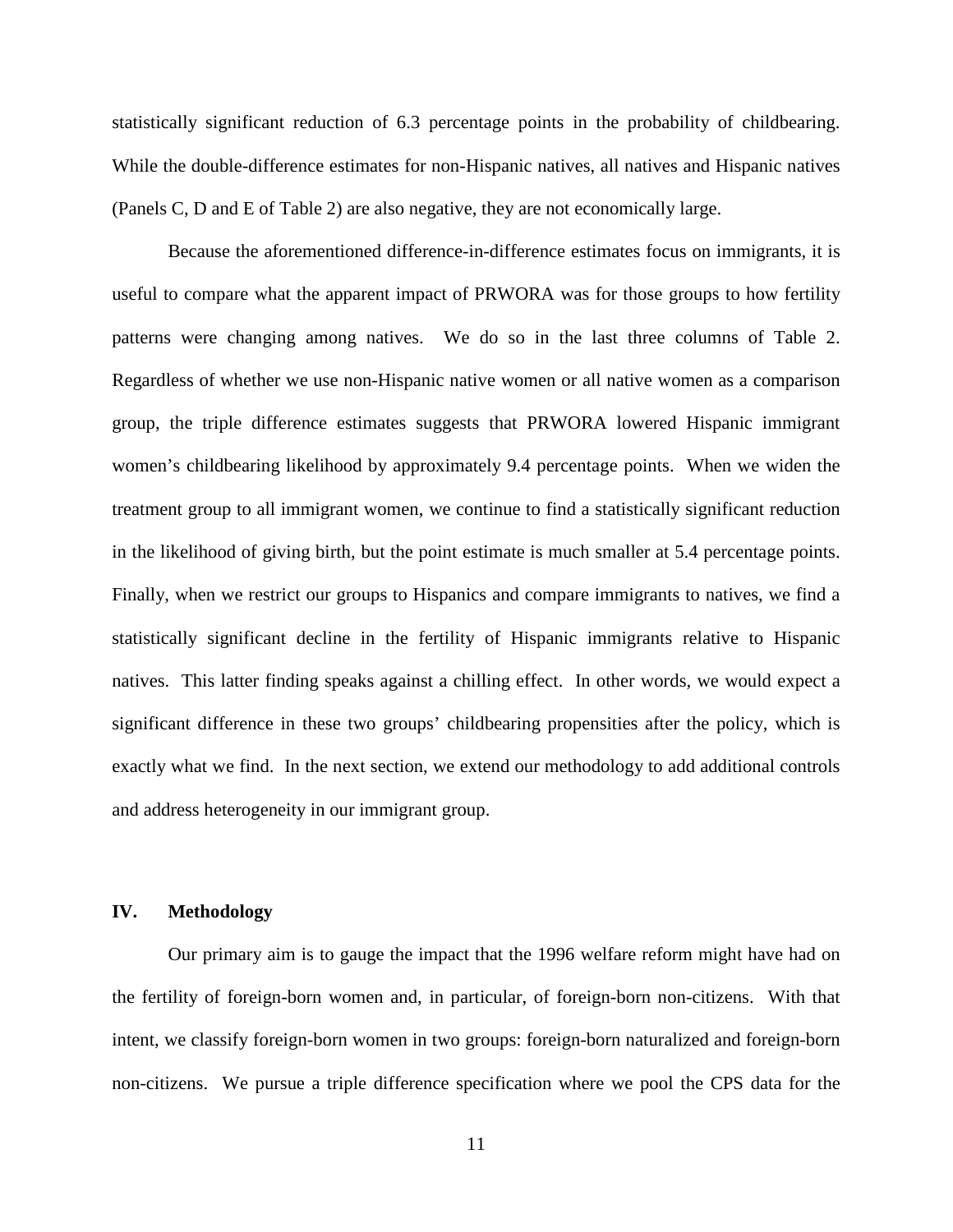calendar years 1994, 1995, 1998 and 2000 and estimate linear probability models where the dependent variable is equal to 1 if the *i*th woman had a birth in that year:

(1) 
$$
y_{ist} = \alpha + X_{ist}\beta + \gamma_1 Post_t + \gamma_2 I_i + \gamma_3 C_s + \gamma_4 (Post_t * I_i) + \gamma_5 (Post_t * C_s) +
$$

$$
\gamma_6 (I_i * C_s) + \gamma_7 (Post_t * I_i * C_s) + \gamma_8 UR_{st} + \delta_s + \theta_t + \delta_s t + \varepsilon_{ist}
$$

where *yist* is a dummy variable that equals 1 if the *i*th woman living in state *s* had a birth in year *t*. The vector *Xist* contains various socioeconomic characteristics of the woman including her age, race, ethnicity (when working with all natives and immigrants), and educational status.  $Post<sub>t</sub>$  is a dummy equal to 1 if the observation refers to the post-PRWORA period (that is: 1998-2000). The vector  $I_i$  indicates the immigration status of the respondent. In our simplest specification,  $I_i$ equals 1 if the person is foreign-born. In subsequent specifications,  $I_i$  stands for a set of dummy variables indicative of whether the respondent is a naturalized immigrant or a foreign-born non-citizen.<sup>[6](#page-10-0)</sup> The reference group is native-born women who are similarly skilled and are also unmarried. The variable  $C_s$  represents the generosity of the state and it equals 1 when the respondent lives in a state that cutback welfare generosity after PRWORA (*i.e.* did not use their own funds to replace lost funds for immigrants). Specifically, *Cs* is set to unity if the state did not offer any of the programs listed in the first two columns of the Appendix table A. Finally, equation (1) also includes the state's unemployment rate at time  $t$  ( $UR_{st}$ ), as well as a set of state fixed-effects  $(\delta_s)$ , year fixed-effects  $(\theta_t)$  and state-time trends  $(\delta_s t)$ . Standard errors are clustered at the state level.

#### **V. Results**

<span id="page-14-0"></span><sup>&</sup>lt;sup>6</sup> Because immigrants who have been in the country for five years or longer could apply for benefits, splitting the sample according to the migration spell of migrants would make sense given that the cutbacks exclusively impacted newly arrived immigrants. Note, however, that our last year of data is 2000 and PRWORA was enacted in 1996. Therefore, all naturalized immigrants (all with, at least,  $5$  years of permanent residency in the United States) in our sample had arrived pre-PRWORA. Similarly, all immigrants who arrived *post*-PRWORA in our sample are noncitizens.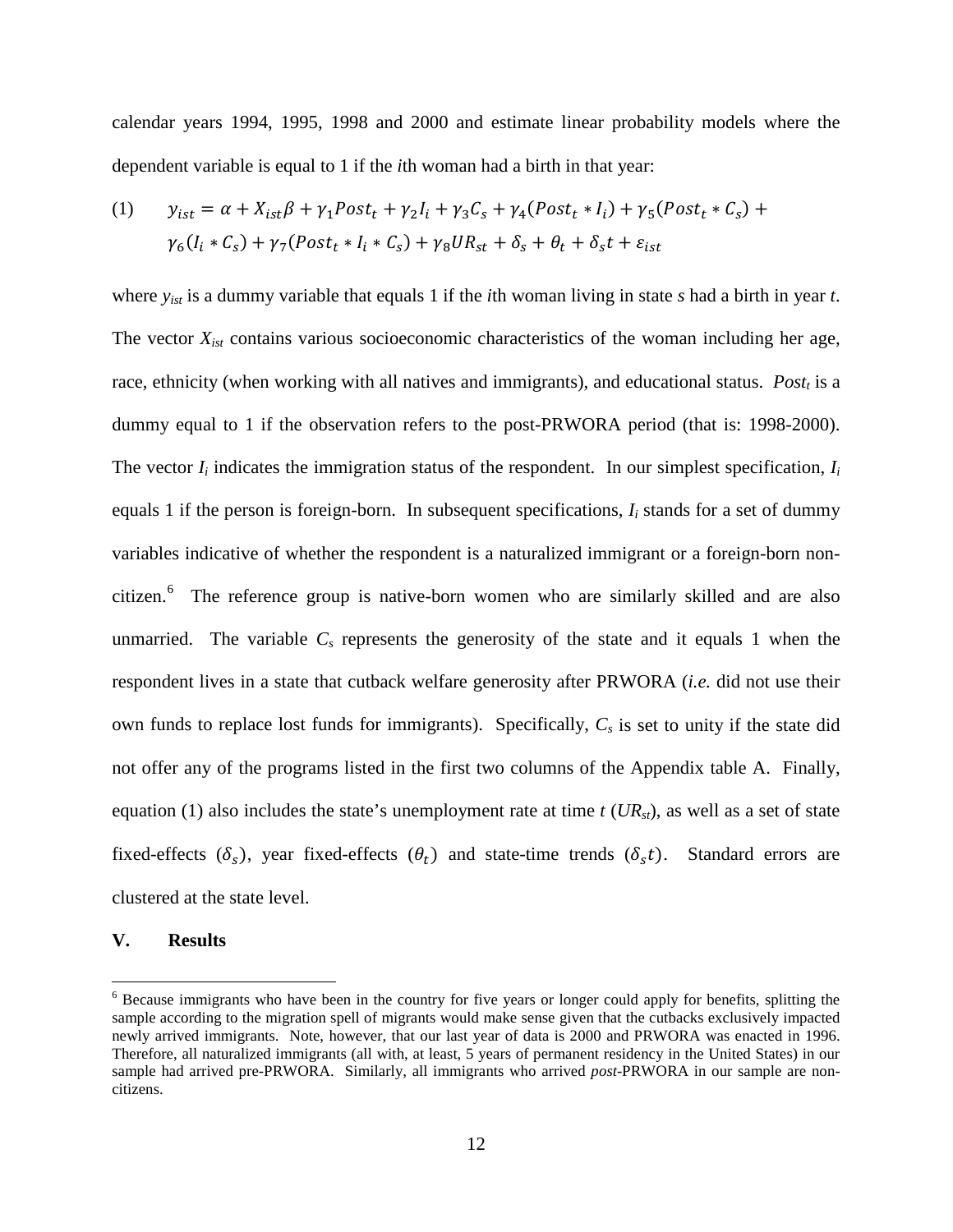### A) *Immigrant Fertility Response*

Table 3 displays the triple-difference coefficient vector  $\gamma_7$  estimated using the various samples previously discussed and included in Panels A through E of Table B in the appendix. The specification reported in the first column does not include any controls and is identical to the specification in the last three columns of Table 2. Specification (2) includes some basic controls, such as age, race and ethnicity, when applicable. Specification (3) further adds educational attainment, the number of children and a set of year of arrival dummies. Finally, specification (4) includes all the controls in specification (3) plus the state unemployment rate, state fixedeffects, year fixed-effects and state-time trends. Specifically, the state-specific time trends allow us to account for differences in fertility trends rates across states driven by factors other than welfare reform, such as changes in the political and economic dynamics of the states not captured by the unemployment rate or the welfare non-generosity (*i.e.*  $C_s$ ) measure.

Across all five panels and all four specifications, the coefficients on the triple interaction term are negative, and for the first three Panels (A, B and C) the coefficient is statistically significant even when adding the full set of controls. In Panel A, fertility rates drop between 6.8 and 9.4 percentage points for Hispanic immigrants relative to non-Hispanic natives. Similar declines are found when expanding the control group to all natives, as shown in Panel B. In Panel C, we widen the treatment group to include all immigrant women and compare them to non-Hispanic natives. We find that the point estimate is negative, but smaller (4.3 in the full specification). Finally, in Panels D and E, as we compare all natives to all immigrants or Hispanic natives to Hispanic immigrants, the point estimates become insignificant in the most complete specification. These more muted results in Panels C, D and E may be picking up chilling effects felt by Hispanic Native-born women who are acting as controls in these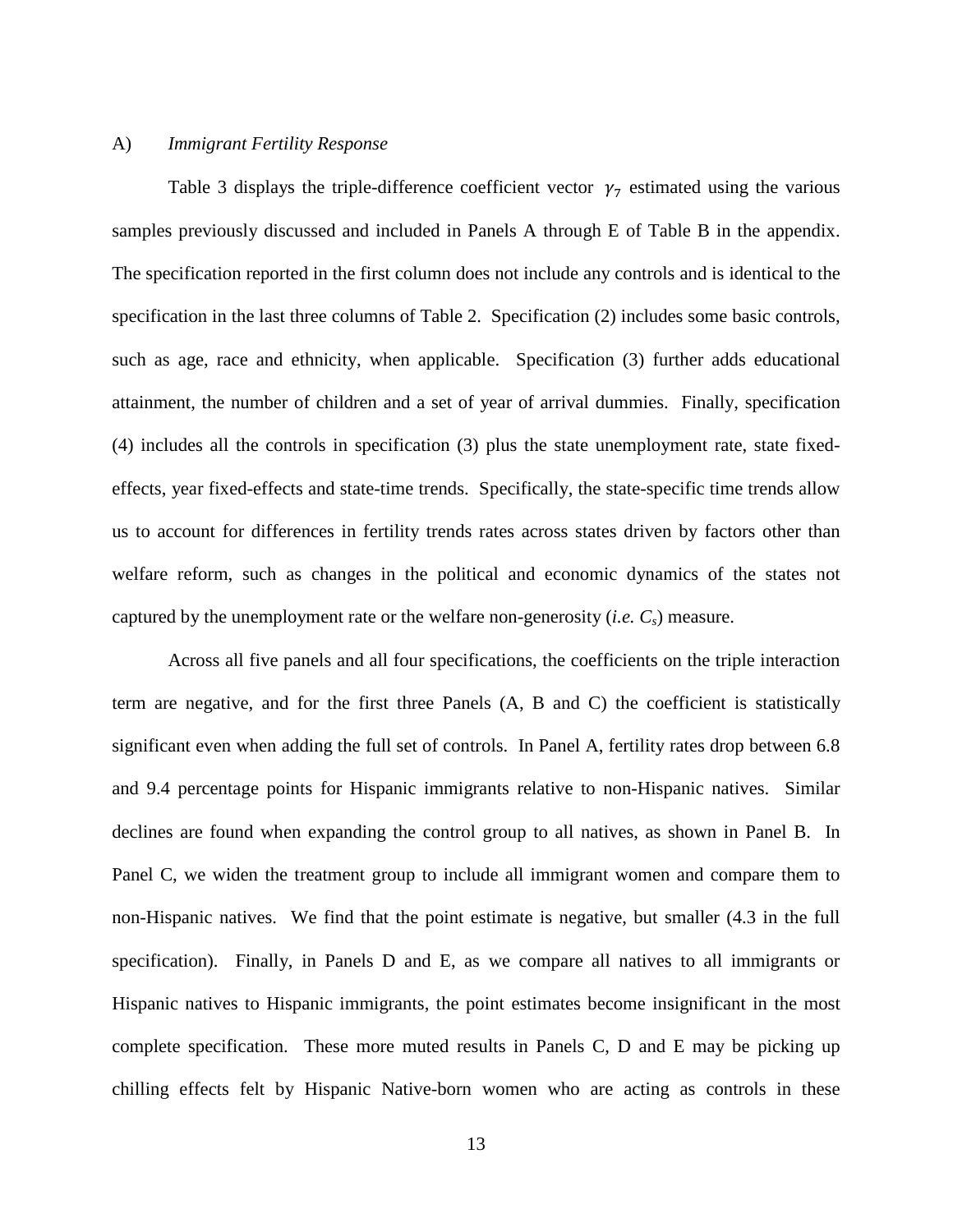specifications. Panel E is a direct test of this hypothesis. While in Table 2 there was a statistically significant difference between Hispanic immigrants and natives which suggests no chilling effect, in Table 3 we find no difference which points *towards* a chilling effect. Overall, the results in Table 3 suggest that Hispanic immigrants, in particular, are driving the statistical significance of the policy on the fertility rates of immigrants.

Table 4 further delineates the sample and provides two triple-difference coefficients that allow for differential effects among naturalized and foreign-born non-citizens. Specifications (1) to (4) are similar to those presented in Table 3. And, just as we found in Table 3, the triple difference estimates for naturalized immigrants in Table 4 are negative, but not statistically different from zero at conventional levels of significance. Not finding a significant reduction in fertility for that group is not surprising, and it simply suggests that this group was likely aware of the fact that these changes did not pertain to them.<sup>[7](#page-14-0)</sup> In contrast, the impact of welfare reform on the fertility of foreign-born non-citizen women closely tracks the effects found in Table 3. Notably, in less generous states, foreign-born non-citizen women, particularly Hispanics, lowered the childbearing propensities by up to 10.6 percentage-points. Although birthright citizenship was not altered by the legislation and the children of immigrants would continue to have U.S. citizenship if born in the United States, our results suggest that a scaling back of public services dissuaded Hispanic immigrant women in less generous states from having children.

### B) *Immigrant Employment Response*

In order to understand the driving forces behind the fertility decisions made by immigrant women, we also explore how state-level variation in generosity influenced these women's labor

<span id="page-16-0"></span><sup>&</sup>lt;sup>7</sup> Note that the standard errors for this group are quite a bit larger, but the point estimates also fall by around half, making this group less responsive than the foreign-born not citizen group. Nonetheless, any response to the policy by this group is indicative of a chilling effect.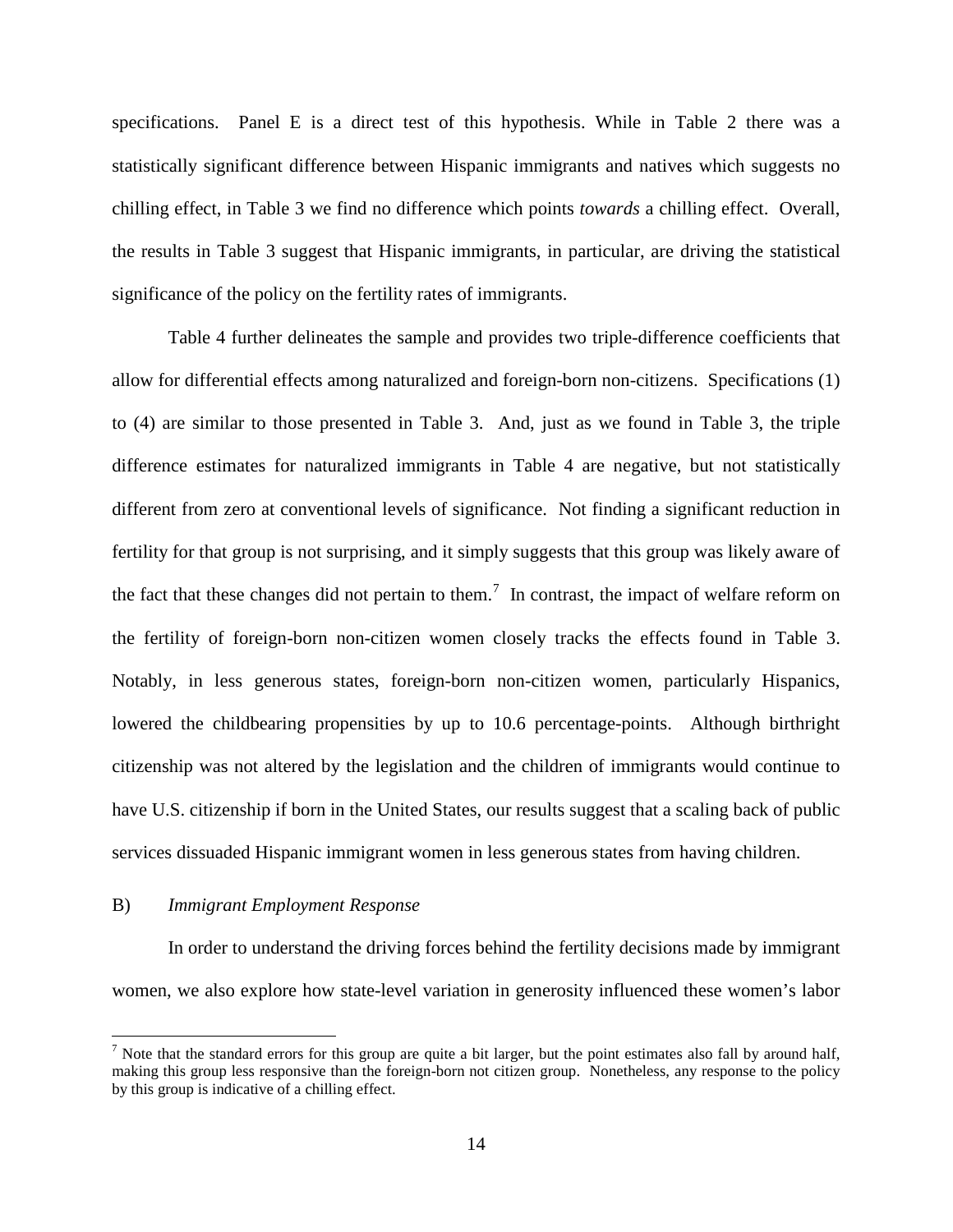supply. Of special interest to us is whether welfare reform induced these women to search for employment –possibly as a means to obtain health insurance coverage, and increased employment, in turn, lowered their childbearing likelihood. If, indeed, that was the case, foreign-born non-citizen women in less generous states should seem more likely to be at work after PRWORA than their native counterparts.

The results in Tables 5 and 6 provide strong evidence that state-funded assistance programs did have a significant impact on the labor supply decisions of immigrants. In both tables, we present regression results for specifications and samples along the lines to those displayed in Tables 3 and 4. However, our dependent variable is now the probability of being employed. These regressions are also estimated as linear probability models for ease of exposition.

In Table 5, the coefficient on the triple difference in the models estimating the probability of being employed ranges from 8.8 to 15.8 for our five samples and our four specifications. There is some attenuation of the estimated impacts as additional controls are added to the model specification. As in the case in the fertility models, the largest and most robust estimates are found for Hispanic immigrants. This finding is consistent with prior findings in the literature according to which welfare reform increased the labor force participation of foreign-born, single mothers (Kaestner and Kaushal, 2006, Borjas 2003) .

In Table 6, we allow for differences by citizenship status of immigrants and compute two triple difference estimates for naturalized immigrants and foreign-born non-citizens. This table mirrors Table 4. The estimated coefficients consistently show that the employment probabilities of foreign-born non-citizen women increased sizably in those states that were less generous after PRWORA. The triple difference coefficients vary from 0.085 to 0.197 and are all statistically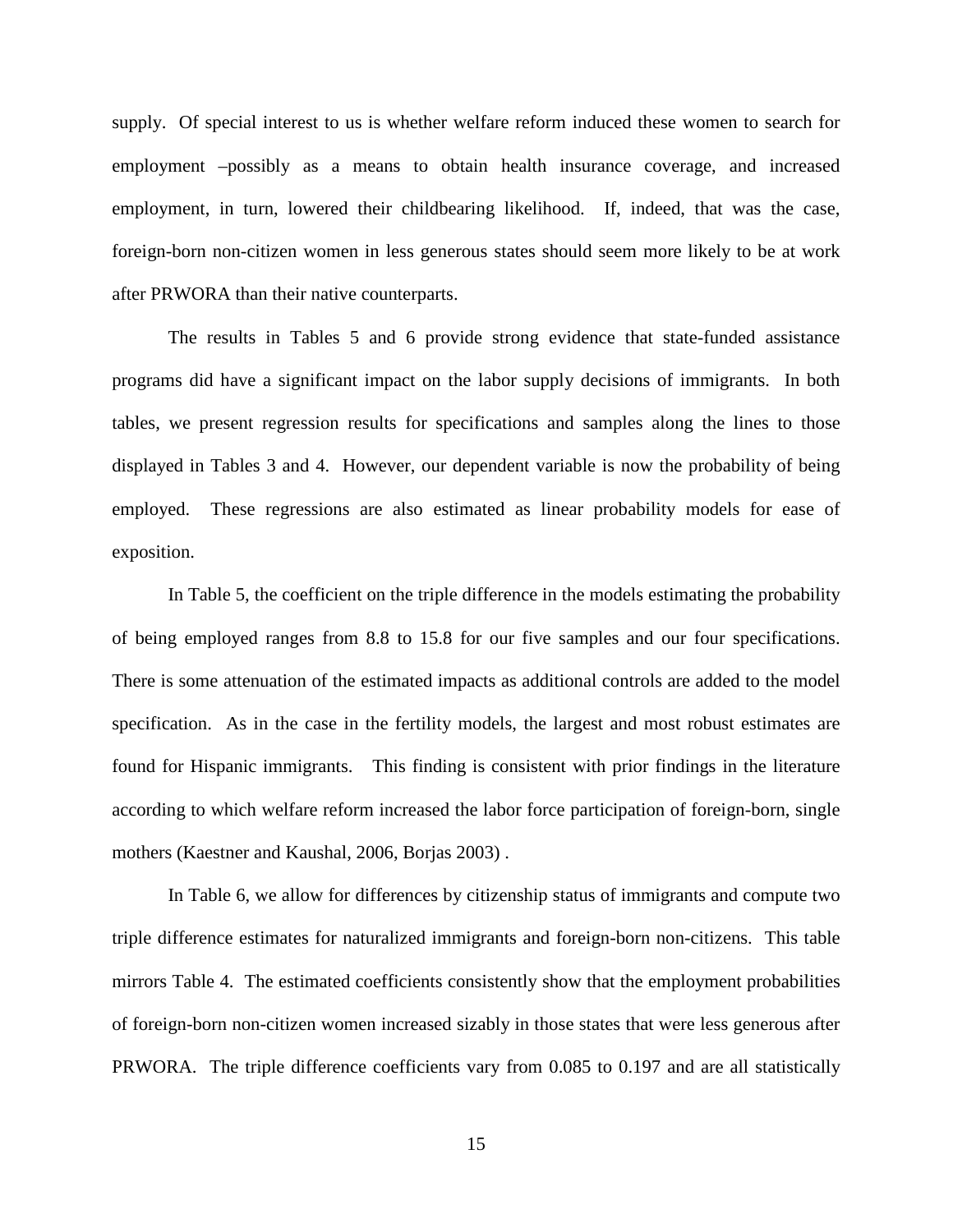significant. Meanwhile, the triple-difference estimates for naturalized immigrants are never statistically significant in any of the 20 specifications.

In sum, our results provide evidence that the group most likely to be affected by the legislation –namely foreign-born non-citizens, particularly those of Hispanic origin– lowered their fertility and increased their labor supply in the aftermath of cutbacks in welfare eligibility.

#### C) *Robustness Checks*

One potential weakness of difference-in-difference analyses is the presence of pre-trends in the outcomes of interest prior to treatment. Specifically, in our case, we would be concerned if immigrant women already displayed lower fertility rates than their native counterparts prior to PRWORA. In that instance, we would not be able to conclusively assign the observed fertility impacts to the policy itself. To gauge if, indeed, fertility among immigrant women was already lower than that of native women prior to PRWORA, we conduct a falsification test. We restrict our sample to the years 1994 and 1995, and we falsely designate the post-PRWORA period to be 1995. The results from such an exercise for the various specifications being estimated in Tables 3 and 4 are displayed in Tables 7 and 8, accordingly. It is clear from the figures in those tables that immigrant women, in particular Hispanic non-citizens, were not less likely than their native counterparts to have children prior to PRWORA. In fact, if anything, they were more likely, signaling that the policy must have been particularly effective. In sum, pre-treatment trends are not driving our results.

Another logical concern that arises in this type of analysis refers to the endogeneity of immigrants' location. The inverse relationship found between states' lower welfare generosity and immigrant childbearing might not stem from the ongoing policy changes but, rather, from the fact that immigrant women planning on having a baby leave less generous states for more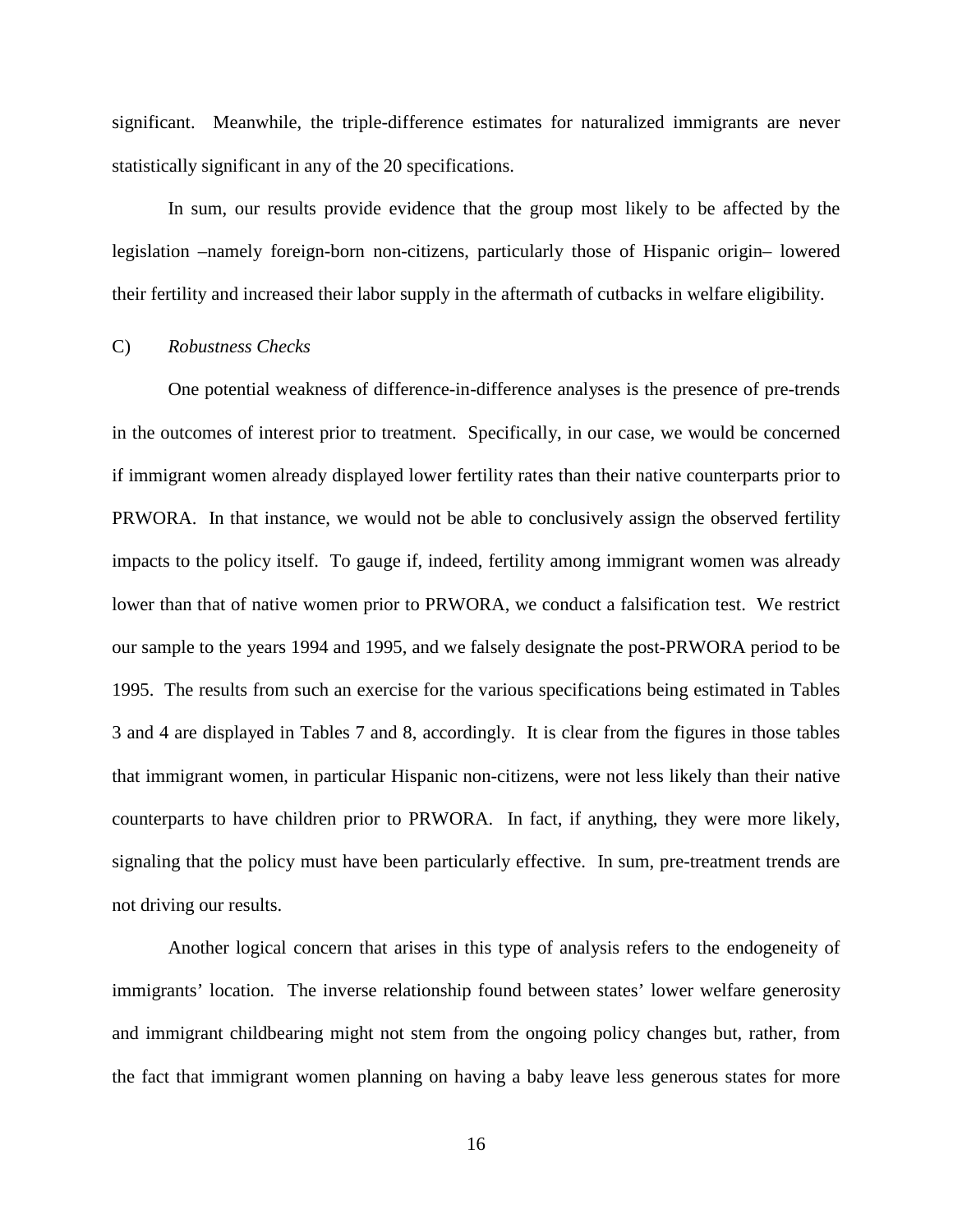generous ones. To examine if, indeed, that was occurring, we compute the share of immigrants per state and year and estimate state-level regressions examining the extent to which those shares are correlated to changes in the states' generosity following the enactment of PRWORA. Results from this additional robustness check are displayed in Table 9. We find no evidence that states that became generous after the passage of welfare reform attracted more immigrants.<sup>[8](#page-16-0)</sup>

#### **VI. Summary and Conclusions**

We examine how the 1996 passage of PRWORA impacted the fertility of foreign-born women and, in particular, foreign-born non-citizen women. We find that non-citizen women living in states that did not offer state-funded food assistance or SSI following the enactment of PRWORA altered their fertility patterns in response to the new legislation. In contrast to earlier work that found evidence of a chilling effect on immigrants' use of benefits, we find results that are largely concentrated among the group targeted by the policy –namely: foreign-born noncitizens as opposed to naturalized immigrants. Our findings suggest that they may have entered the work force in order to receive benefits through their employer, as well as a sustainable level of income. These results line up with the evidence presented in Borjas (2003) regarding the switch to employer-provided health care from Medicaid among immigrant women as they became more likely to be employed. Overall, the findings provide further evidence of how immigrants respond to federal and state-level policy, contributing to the ongoing debate regarding state-level versus federal and comprehensive immigration policy.

<sup>&</sup>lt;sup>8</sup> We deem the specification in Table 9 as the most appropriate, as it accounts for the state's population size. Nevertheless, we continue to obtain the same results when we use, instead, other measures of immigrant placement, including the absolute number of immigrants in the state or the share of immigrants in the state relative to the total in the country. These results are available from the authors.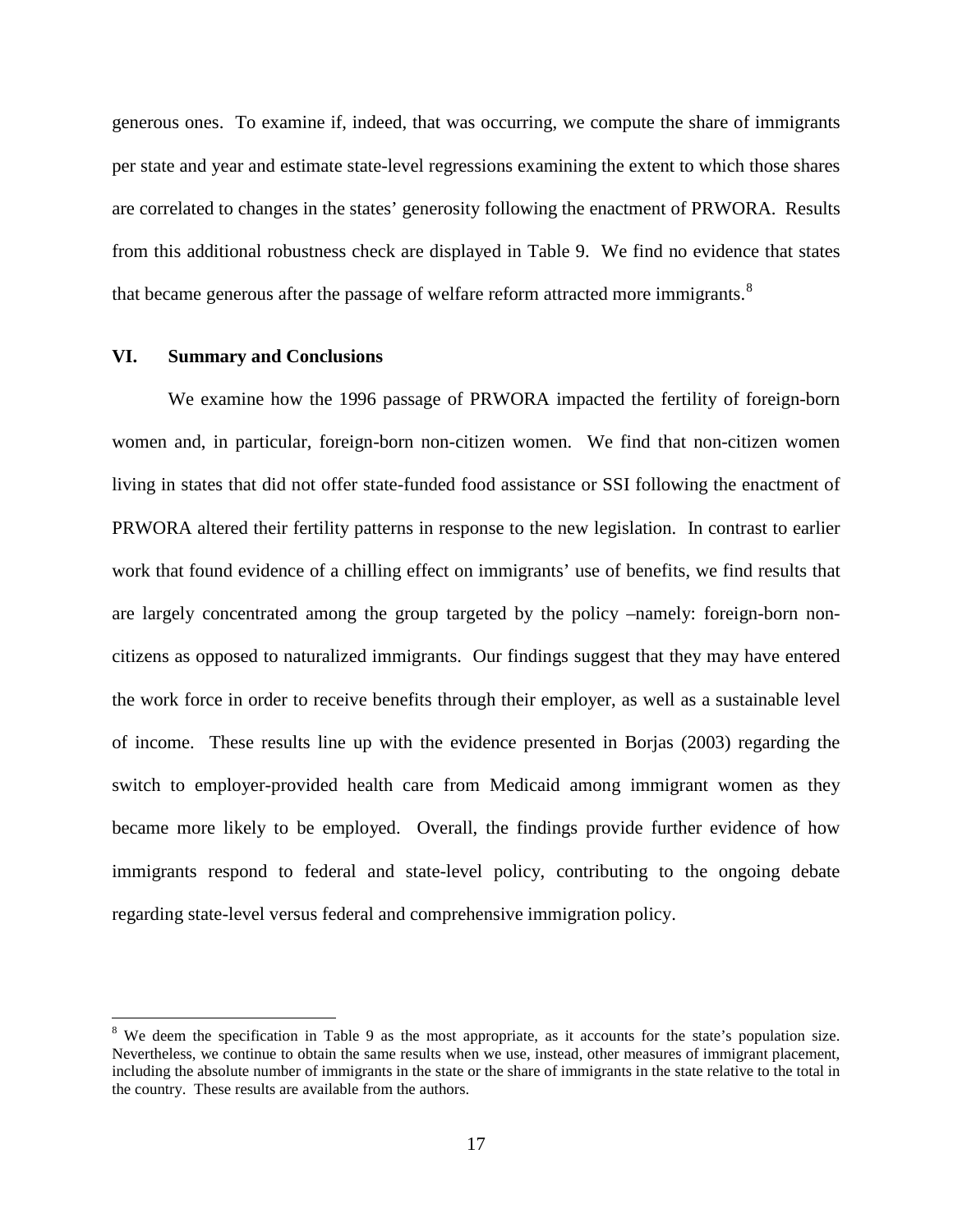Understanding how welfare policy shapes immigrant fertility is of special interest given growing concerns about the solvency of the U.S. Social Security system. The rapidly aging population, coupled with fertility rates that are just at or below replacement level, have led analysts to view immigration as a way to alleviate pressure on the pay as you go social security system (Social Security Advisory Report, 2005). Immigrants have higher fertility than the native born population (Camarota, 2005; Sevak and Schmidt, 2008), in part due to their younger age. In 2002, immigrant women from the top 10 origin countries had a total fertility rate of 2.9—well above the 2.01 that existed for the entire United States at that time, and a greater rate than did women from their home countries (at 2.3). Among newly migrated Mexican women, the total fertility rate was even greater at 3.5 (Camarota, 2005). Our finding indicates that PROWRA decreased the fertility of immigrants; thus, policymakers need to be aware that this reduced fertility may have unintended consequences on the fiscal sustainability of other government programs. These results also provide insight into the potential impacts of comprehensive immigration reform, particularly the components related to the path to citizenship and access to public benefits.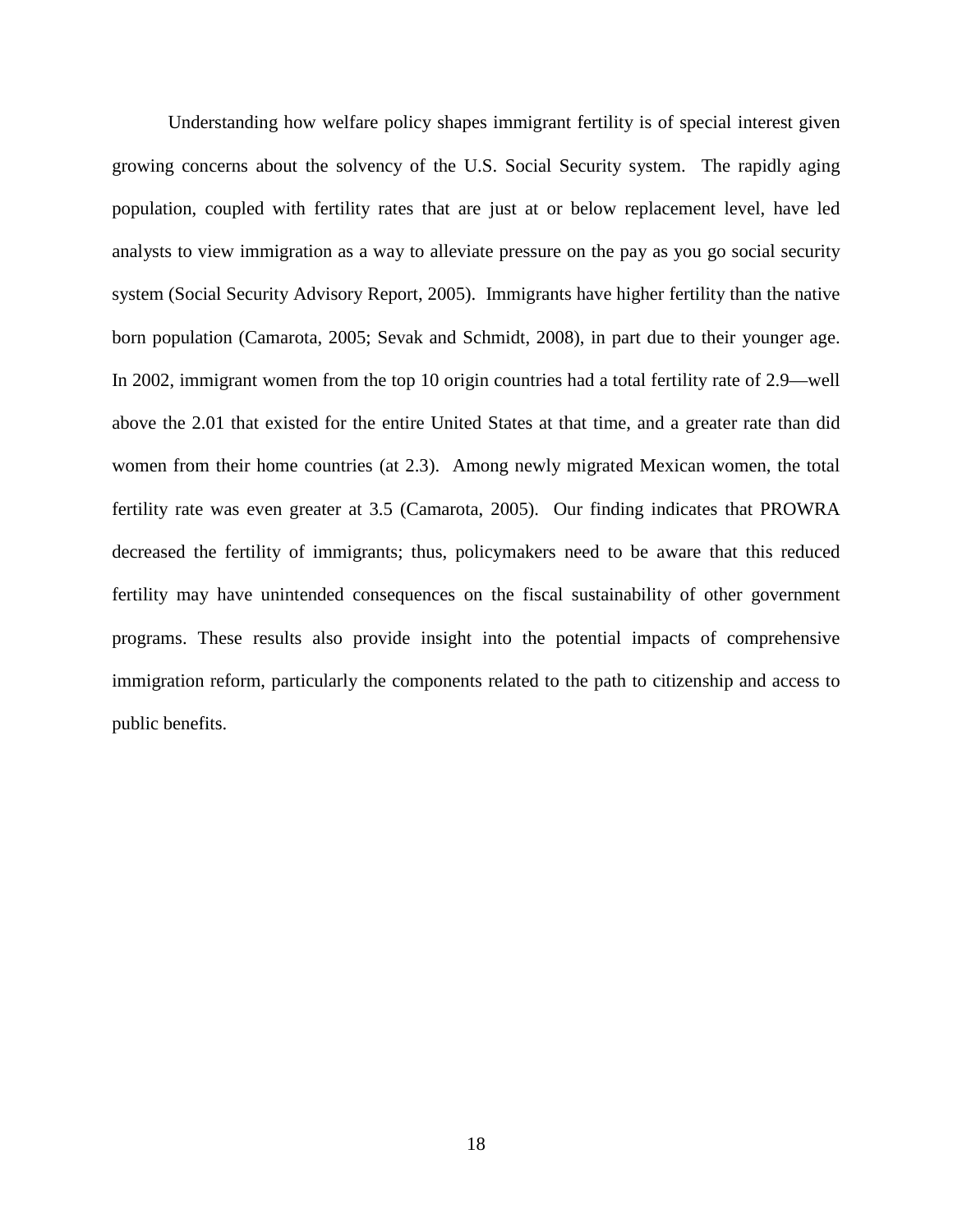### **References**

Bitler, Marianne P., Jonah B. Gelbach, and Hilary W. Hoynes. 2005. "Welfare Reform and Health." *Journal of Human Resources* 40(2): 309-334.

Bitler, Marianne P. and Hilary W. Hoynes. 2011. "Immigrants, Welfare Reform and the U.S. Safety Net." NBER Working Paper 17667.

Blank, Rebecca. 2002. "Evaluating Welfare Reform in the U.S." NBER Working paper # 8982.

Borjas, G. 2003. ''Welfare Reform, Labor Supply and Health Insurance in the Immigrant Population.'' *Journal of Health Economics* 22: 933–58.

Borjas, G. 2001. ''Welfare Reform and Immigration" in Blank, R., Haskings, R. (Eds.) *The New World of Welfare: An Agenda for Reauthorization and Beyond*. Brookings Press, Washington, DC, pp. 369-385.

Borjas, G. 1999. "Immigration and Welfare Magnets." *Journal of Labor Economics* 17(4): 607- 637.

Camarota, S. A. 2005. "Birth rates among immigrants in America comparing fertility in the US and home countries." Washington, DC: Center for Immigration Studies.

Capps, R., Leighton, K., Fix, M., Furgiuele, C., Passel, J., Ramchand, R., McNiven, S., Perez-Lopez, D., Fielder, E., Greenwell, M., Hays, T. 2002."How Are Immigrants Faring After Welfare Reform? Preliminary Evidence from Los Angeles and New York City": Report to the Office of the Assistant Secretary for Planning and Evaluation, Department of Health and Human Services. Washington, DC: Urban Institute, March 2002.

Carrasquillo, O., Ferry, D. H., Edwards, J., & Glied, S. 2003. Eligibility for government insurance if immigrant provisions of welfare reform are repealed. *American Journal of Public Health* 93(10): 1680.

Cawley, J., Schroeder, M., & Simon, K. I. 2006. "How did welfare reform affect the health insurance coverage of women and children?" *Health Services Research* 41(2), 486-506.

Cho, Rosa M. 2011. "Effects of welfare reform policies on Mexican immigrants' infant mortality rates." *Social Science Research* 40(2): 641-653.

d'Addio, Anna Cristina and Marco Mira d'Ercole. 2005. "Trends and Determinants of Fertility Rates in OECD Countries: The Role of Policies" OECD Social, Employment and Migration Working Papers No. 27. Available online at: [http://www.oecd.org/els/familiesandchildren/35304751.pdf.](http://www.oecd.org/els/familiesandchildren/35304751.pdf)

DeLeire, Thomas, Judith Levine, and Helen Levy. 2006. "Is Welfare Reform Responsible for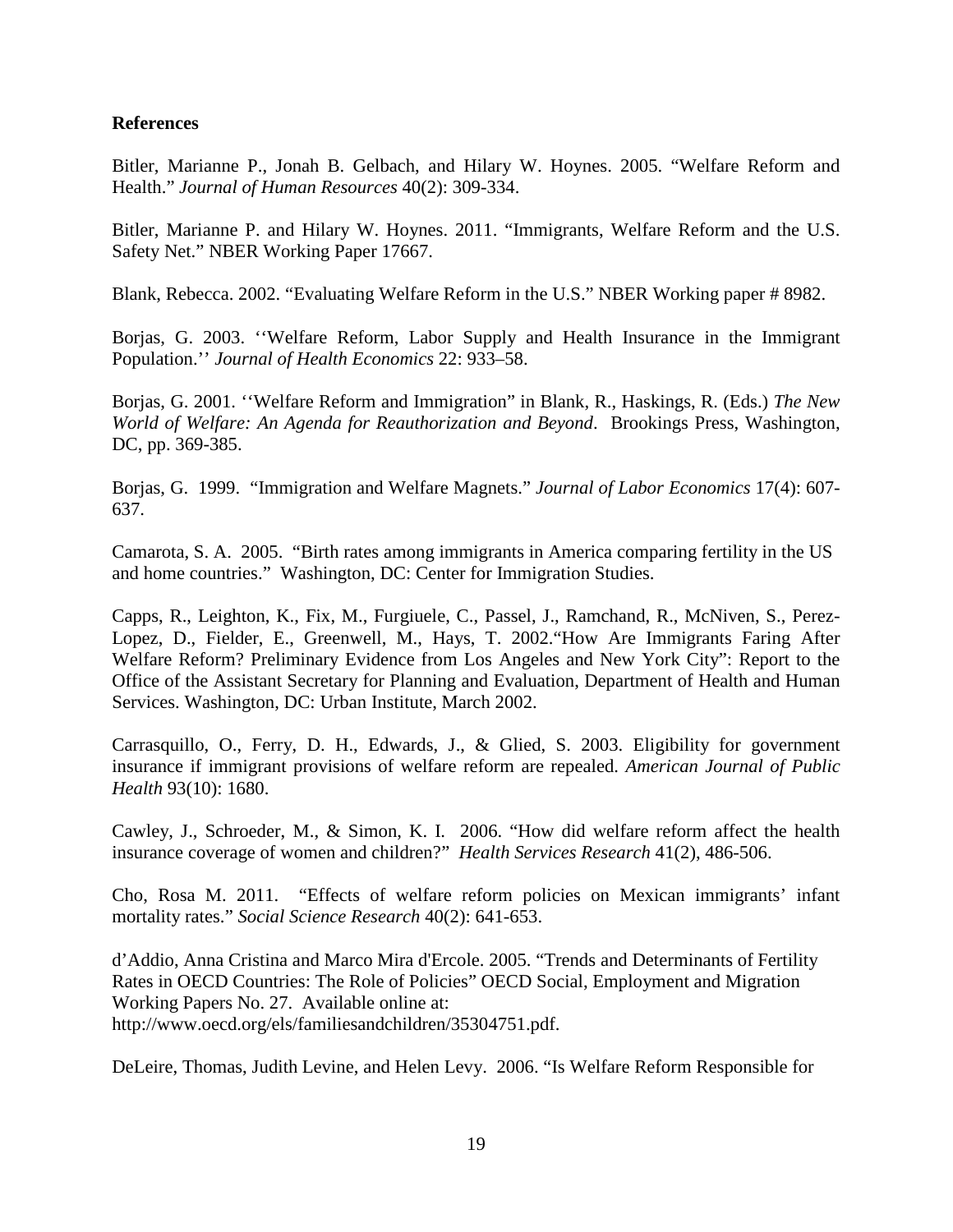Low-Skilled Women's Declining Health Insurance Coverage in the 1990s?" *Journal of Human Resources* 41(3): 495-528.

Dye, Jane Lawler, 2008. "Fertility of American Women: June 2008", Current Population Reports, P20-563, U.S. Census Bureau, Washington, DC.

Fix, Michael and Jeffrey S. Passel. 1999. "Trends in Noncitizens' and Citizens' Use of Public Benefits Following Welfare Reform: 1994–97." Research report, March. Washington, DC: The Urban Institute. Available online at: [http://www.urban.org/url.cfm?ID=408086.](http://www.urban.org/url.cfm?ID=408086)

Fix, Michael, and Wendy Zimmermann. 1998. "The Legacies of Welfare Reform's Immigrant Restrictions." *Interpreter Releases*, November 16.

Graefe, D. G. DeJong, M. Hall, S. Sturgeon and J. Van Eerden. 2008. "Immigrants' TANF Eligibility, 1996–2003: What Explains the New Across-State Inequalities?" *International Migration Review* 42(1): 89–133.

Griswold, D. 2012. "Immigration and the Welfare State", *Cato Journal*, 32(1): 159-174.

Haider, Steven J., Robert F. Schoeni, Yuhua Bao, and Caroline Danielson. 2004. "Immigrants, welfare reform, and the economy." *Journal of Policy Analysis and Management* 23(4): 745-764.

Haskins, R. 2006. *Work over Welfare: The Inside Story of the 1996 Welfare Reform Law*. Washington, DC: Brookings Institution Press.

Kalil, A. and K. Ziol-Guest. 2009. "Welfare Reform and Health Among the Children of Immigrants". In J.P. Ziliak, *Welfare Reform and Its Long-Term Consequences for America's Poor* (pp. 308-336). New York: Cambridge University Press.

Kaestner, Robert and Neeraj Kaushal 2007. "Welfare Reform and Immigrants: Does the Fiveyear Ban Matter?", in Barry R. Chiswick (ed.) *Immigration (Research in Labor Economics, Volume 27)*, Emerald Group Publishing Limited, pp.311-347

Kaushal, Neeraj, and Robert Kaestner. 2005. "Welfare reform and health insurance of immigrants." *Health Services Research* 40(3): 697-722.

Lurie, Ithai Zvi. 2008. "Welfare reform and the decline in the health-insurance coverage of children of non-permanent residents." *Journal of health economics* 27(3): 786-793.

Mazzolari, F. 2004. "Effects of Welfare Reform on Immigrants' Welfare Participation: How 'Chilling' are They?" Unpublished manuscript. Available online at: http://www.economics.uci.edu/fmazzola/Research/Mazzolari chilling.pdf.

Plotnick, R. and R. Winters 1985. "A Politico-Economic Theory of Income Redistribution." *American Political Science Review* 79(2):458–473.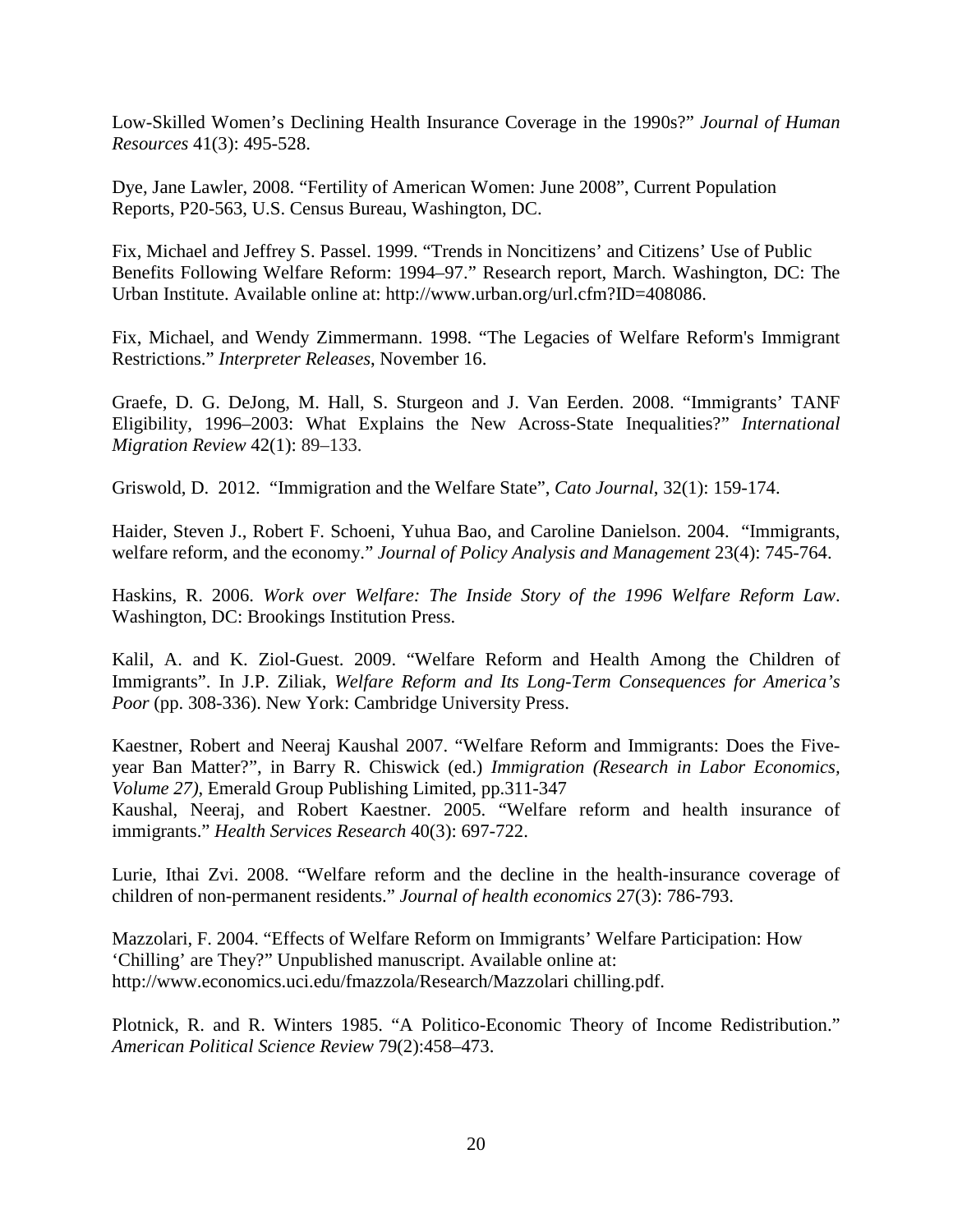Sevak P. and L. Schmidt. 2008. "Immigrant-Native Fertility and Mortality Differentials in the United States."

Soss, J., S. Schram, T. Vartanian, and E. O'Brien. 2001. "Setting the Terms of Relief: Explaining State Policy Choices in the Devolution Revolution." *American Journal of Political Science* 45(2): 378–395.

Watson, Tara. 2010. "Inside the refrigerator: Immigration enforcement and chilling effects in Medicaid participation." WP No. 16278, National Bureau of Economic Research.

Zimmermann,W.,Tumlin, K.C., 1999. "Patchwork Policies: State Assistance for Immigrants under Welfare Reform." Occasional Paper No. 24, Urban Institute, Washington, DC.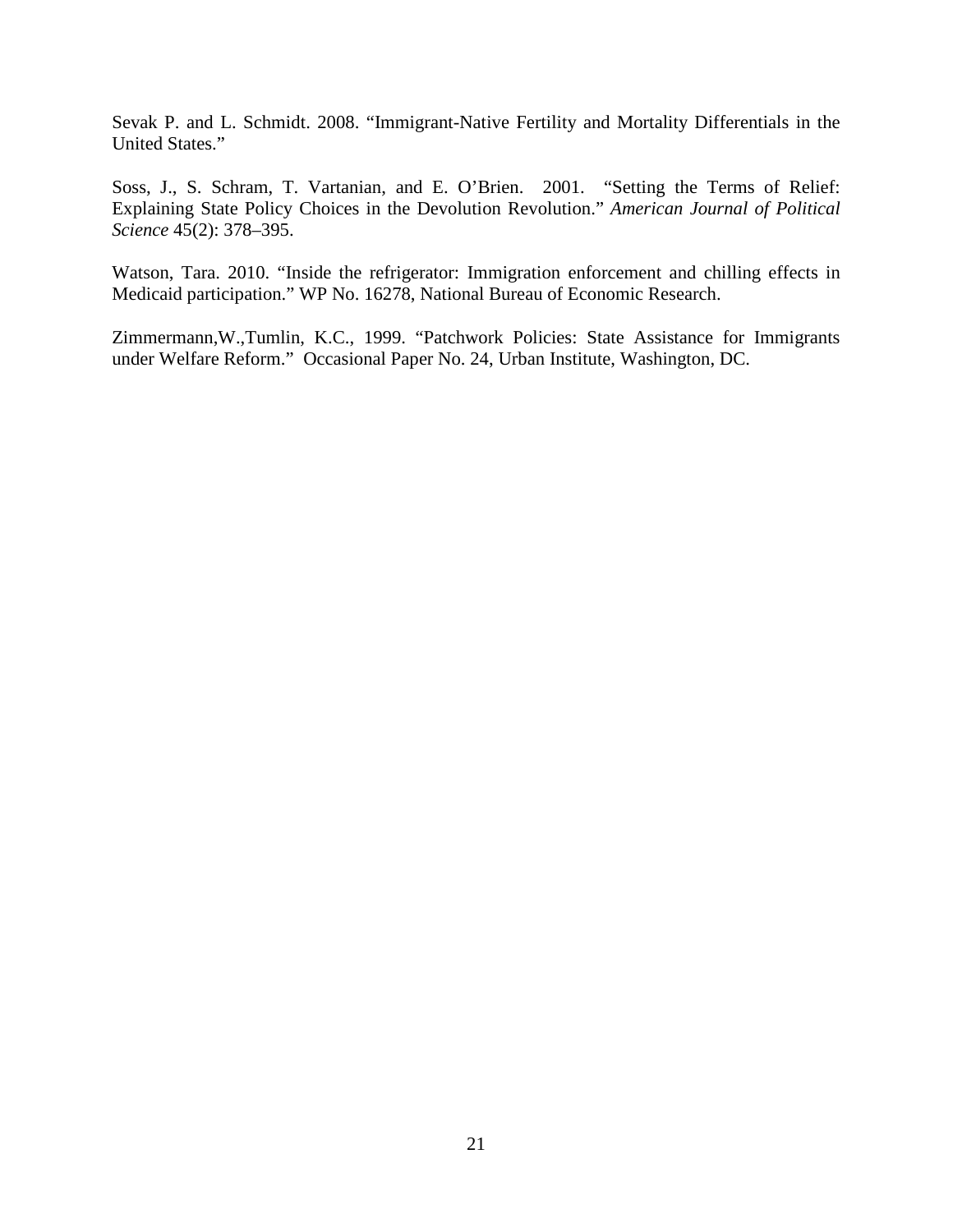**Table 1 Weighted Share of Women Giving Birth by Immigration Status and Hispanic Ethnicity**

|                           |       | All     |       | <b>Hispanic</b> |       | <b>Non-Hispanic</b> |  |
|---------------------------|-------|---------|-------|-----------------|-------|---------------------|--|
| <b>Immigration Status</b> | Mean  | Obs.    | Mean  | Obs.            | Mean  | Obs.                |  |
| <b>Native</b>             | 9.03  | 108,407 | 10.97 | 6.361           | 8.88  | 102,046             |  |
| Naturalized Immigrant     | 11.67 | 3.610   | 13.99 | 1.108           | 10.46 | 2,502               |  |
| Foreign-born Non-citizens | 13.60 | 9.289   | 15.61 | 4.491           | 11.23 | 4.798               |  |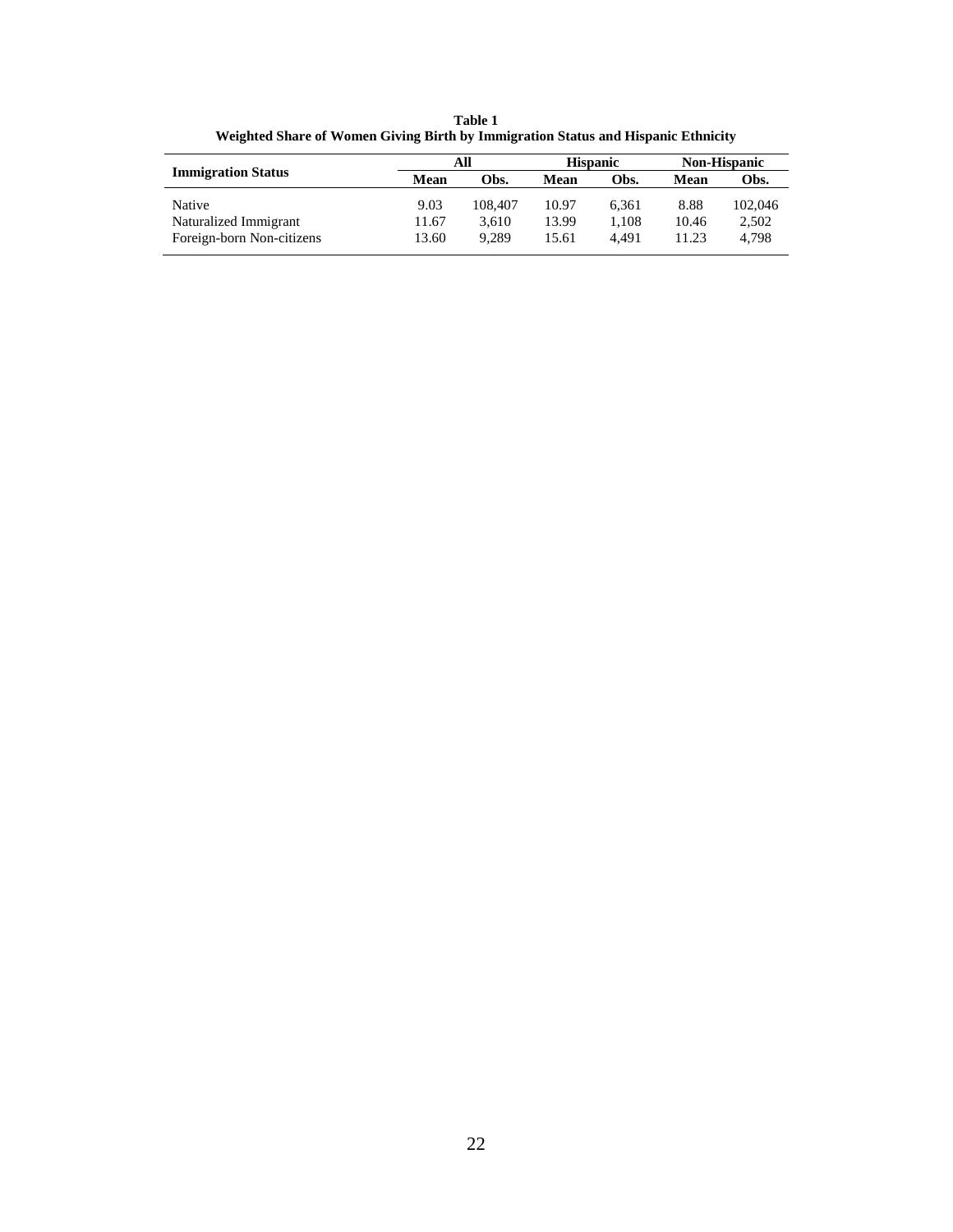|                                      |         | <b>States with Cutbacks</b><br><b>States without Cutbacks</b> |            | <b>DD</b> | <b>DDD</b> | <b>DDD</b>             | <b>DDD</b> |                             |                                            |                             |
|--------------------------------------|---------|---------------------------------------------------------------|------------|-----------|------------|------------------------|------------|-----------------------------|--------------------------------------------|-----------------------------|
|                                      | Post    | Pre                                                           | DT         | Post      | Pre        | $\mathbf{D}\mathbf{C}$ | $(DT-DC)$  | (DD Panel A-<br>DD Panel C) | (DD Panel A-<br><b>DD</b> Panel <b>D</b> ) | (DD Panel A-<br>DD Panel E) |
| <b>Panel A: Hispanic Immigrants</b>  |         |                                                               |            |           |            |                        |            |                             |                                            |                             |
| <b>Shares</b>                        | 0.131   | 0.168                                                         | $-0.038$   | 0.130     | 0.063      | $0.066***$             | $-0.103**$ | $-0.094***$                 | $-0.094**$                                 | $-0.102**$                  |
|                                      | (0.031) | (0.420)                                                       | (0.059)    | (0.012)   | (0.009)    | (0.016)                | (0.056)    | (0.004)                     | (0.045)                                    | (0.060)                     |
| N                                    | 123     | 79                                                            | 202        | 743       | 714        | 1,457                  | 1,659      | 30,357                      | 32,979                                     | 4,281                       |
| <b>Panel B: All Immigrants</b>       |         |                                                               |            |           |            |                        |            |                             |                                            |                             |
| <b>Shares</b>                        | 0.105   | 0.116                                                         | $-0.011$   | 0.108     | 0.057      | $0.052***$             | $-0.063**$ | $-0.053*$                   | $-0.054*$                                  |                             |
|                                      | (0.021) | (0.026)                                                       | (0.034)    | (0.008)   | (0.006)    | (0.011)                | (0.034)    | (0.035)                     | (0.036)                                    |                             |
| N                                    | 202     | 158                                                           | 360        | 1,218     | 1,332      | 2,550                  | 2,910      | 31,608                      | 34,230                                     |                             |
| <b>Panel C: Non-Hispanic Natives</b> |         |                                                               |            |           |            |                        |            |                             |                                            |                             |
| <b>Shares</b>                        | 0.097   | 0.056                                                         | $0.041***$ | 0.093     | 0.043      | $0.050***$             | $-0.009$   |                             |                                            |                             |
|                                      | (0.004) | (0.003)                                                       | (0.005)    | (0.003)   | (0.002)    | (0.003)                | (0.007)    |                             |                                            |                             |
| N                                    | 4,815   | 5,787                                                         | 10,602     | 8,363     | 9,733      | 18,100                 | 28,698     |                             |                                            |                             |
| <b>Panel D: All Natives</b>          |         |                                                               |            |           |            |                        |            |                             |                                            |                             |
| <b>Shares</b>                        | 0.099   | 0.057                                                         | $0.042***$ | 0.096     | 0.045      | $0.051***$             | $-0.008$   |                             |                                            |                             |
|                                      | (0.004) | (0.003)                                                       | (0.005)    | (0.003)   | (0.002)    | (0.004)                | (0.006)    |                             |                                            |                             |
| N                                    | 5,128   | 5,993                                                         | 11,121     | 9,440     | 10,761     | 20,199                 | 31,320     |                             |                                            |                             |
| <b>Panel E: Hispanic Natives</b>     |         |                                                               |            |           |            |                        |            |                             |                                            |                             |
| <b>Shares</b>                        | 0.144   | 0.087                                                         | $0.057**$  | 0.117     | 0.059      | $0.058***$             | $-0.001$   |                             |                                            |                             |
|                                      | (0.019) | (0.019)                                                       | (0.030)    | (0.009)   | (0.007)    | (0.012)                | (0.034)    |                             |                                            |                             |
| N                                    | 313     | 206                                                           | 519        | 1,077     | 1,026      | 2,103                  | 1,659      |                             |                                            |                             |

**Table 2: Shares of Women Giving Birth**

**Notes:** Figures in parentheses in the 'Post' and 'Pre' columns are standard deviations of the corresponding mean shares. The remaining figures in the difference, difference-in-difference and triple differences columns are regression estimates. Robust standard errors in parentheses. All regressions include a constant term. Significance levels for the dummy variables follow a one-tail test. \*\*\* p<0.01, \*\* p<0.05, \* p<0.1.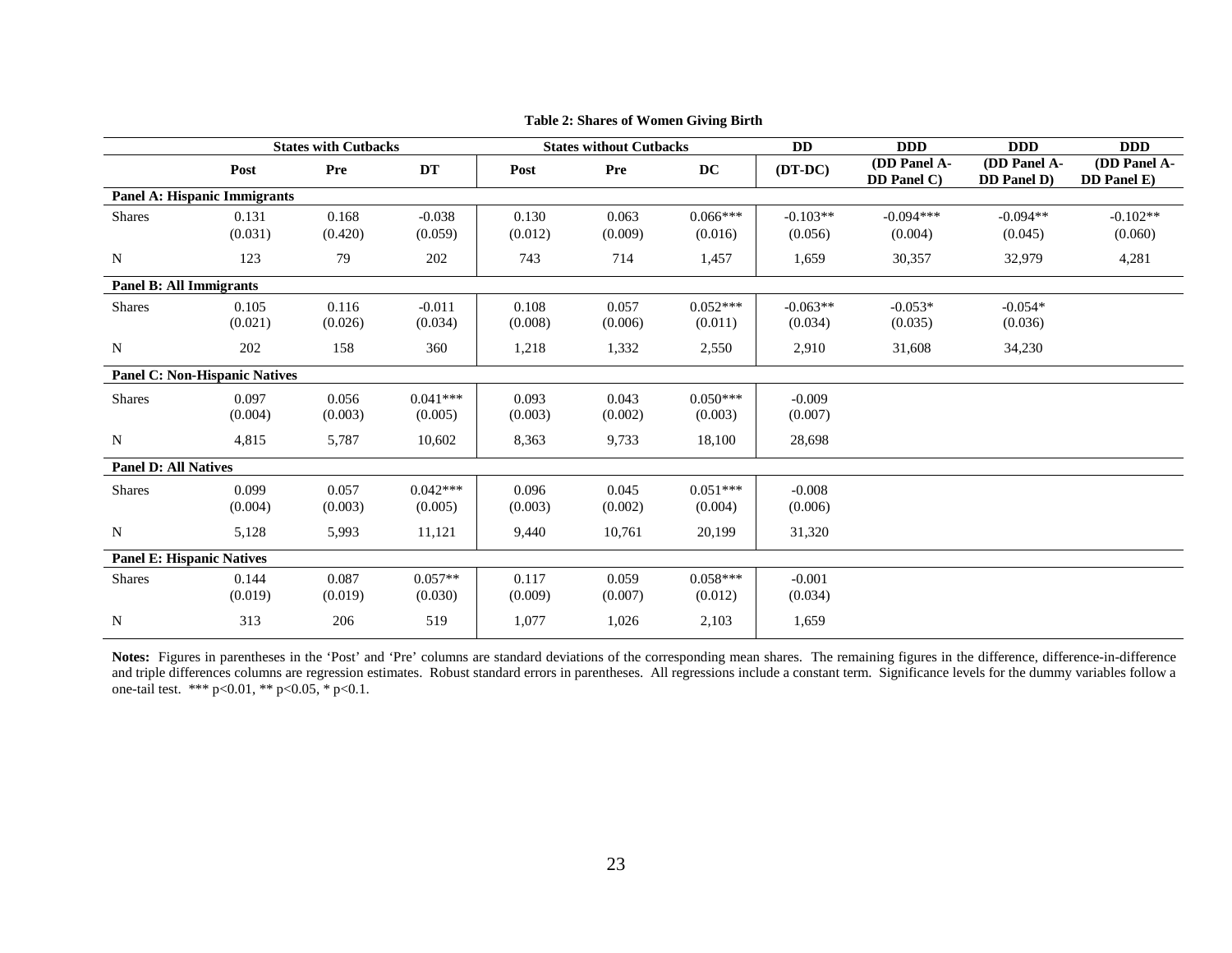|                                                       | (1)             | (2)                                         | (3)                      | (4)                                                        |
|-------------------------------------------------------|-----------------|---------------------------------------------|--------------------------|------------------------------------------------------------|
| <b>Model Specification</b>                            | <b>Baseline</b> | <b>Baseline</b><br><b>With Few controls</b> | <b>Extended Controls</b> | Unemployment,<br>State/Year FE,<br><b>State-Time Trend</b> |
| Panel A: Non-Hispanic Natives and Hispanic Immigrants |                 |                                             |                          |                                                            |
| Cutbacks*Post-PRWORA*Immigrant                        | $-0.094**$      | $-0.093**$                                  | $-0.068**$               | $-0.092**$                                                 |
|                                                       | (0.049)         | (0.049)                                     | (0.041)                  | (0.047)                                                    |
| <b>Observations</b>                                   | 30,357          | 30,357                                      | 29,962                   | 29,962                                                     |
| R-squared                                             | 0.010           | 0.016                                       | 0.115                    | 0.125                                                      |
| Panel B: All Natives and Hispanic Immigrants          |                 |                                             |                          |                                                            |
| Cutbacks*Post-PRWORA*Immigrant                        | $-0.094**$      | $-0.093**$                                  | $-0.068*$                | $-0.080**$                                                 |
|                                                       | (0.049)         | (0.049)                                     | (0.043)                  | (0.046)                                                    |
| <b>Observations</b>                                   | 32.979          | 32,979                                      | 32,559                   | 32,559                                                     |
| R-squared                                             | 0.010           | 0.016                                       | 0.115                    | 0.124                                                      |
| Panel C: Non-Hispanic Natives and All Immigrants      |                 |                                             |                          |                                                            |
| Cutbacks*Post-PRWORA*Immigrant                        | $-0.053**$      | $-0.052**$                                  | $-0.031$                 | $-0.043*$                                                  |
|                                                       | (0.032)         | (0.031)                                     | (0.029)                  | (0.030)                                                    |
| <b>Observations</b>                                   | 31.608          | 31.608                                      | 31.194                   | 31,194                                                     |
| R-squared                                             | 0.009           | 0.016                                       | 0.114                    | 0.124                                                      |
| <b>Panel D: All Natives and All Immigrants</b>        |                 |                                             |                          |                                                            |
| Cutbacks*Post-PRWORA*Immigrant                        | $-0.054*$       | $-0.052*$                                   | $-0.031$                 | $-0.037$                                                   |
|                                                       | (0.033)         | (0.032)                                     | (0.031)                  | (0.031)                                                    |
| <b>Observations</b>                                   | 34,230          | 34,230                                      | 33,791                   | 33,791                                                     |
| R-squared                                             | 0.009           | 0.016                                       | 0.114                    | 0.123                                                      |
| Panel E: Hispanic Natives and Hispanic Immigrants     |                 |                                             |                          |                                                            |
| Cutbacks*Post-PRWORA*Immigrant                        | $-0.102**$      | $-0.101**$                                  | $-0.073$                 | $-0.071$                                                   |
|                                                       | (0.060)         | (0.059)                                     | (0.060)                  | (0.059)                                                    |
| Observations                                          | 4,281           | 4,281                                       | 4,230                    | 4,230                                                      |
| R-squared                                             | 0.012           | 0.012                                       | 0.101                    | 0.121                                                      |

| Table 3                                        |  |
|------------------------------------------------|--|
| Dependent Variable: Likelihood of Giving Birth |  |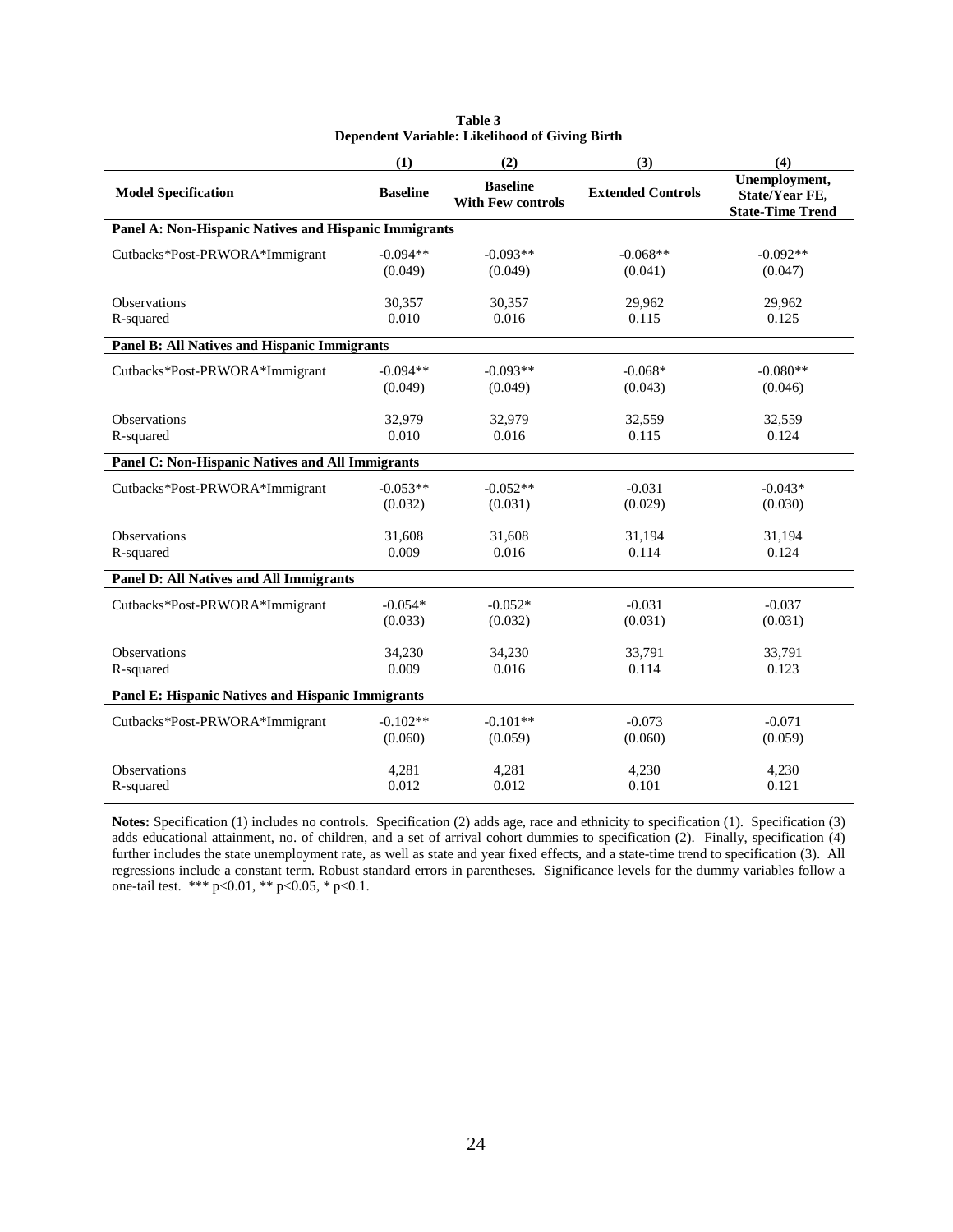|                                                         | (1)                              | (2)                                            | (3)                                | (4)                                                        |
|---------------------------------------------------------|----------------------------------|------------------------------------------------|------------------------------------|------------------------------------------------------------|
| <b>Model Specification</b>                              | <b>Baseline</b>                  | <b>Baseline</b><br><b>With Few</b><br>controls | <b>Extended</b><br><b>Controls</b> | Unemployment,<br>State/Year FE,<br><b>State-Time Trend</b> |
| Panel A: Non-Hispanic Natives and Hispanic Immigrants   |                                  |                                                |                                    |                                                            |
| Cutbacks*Post-PRWORA*Naturalized Immigrant              | $-0.065$                         | $-0.061$                                       | $-0.033$                           | $-0.051$                                                   |
| Cutbacks*Post-PRWORA*Foreign-born Non-citizen           | (0.126)<br>$-0.105**$<br>(0.055) | (0.127)<br>$-0.105**$<br>(0.055)               | (0.115)<br>$-0.081**$<br>(0.047)   | (0.120)<br>$-0.106**$<br>(0.052)                           |
| Observations<br>R-squared                               | 30,357<br>0.010                  | 30,357<br>0.016                                | 29,962<br>0.115                    | 29,962<br>0.125                                            |
|                                                         |                                  |                                                |                                    |                                                            |
| <b>Panel B: All Natives and Hispanic Immigrants</b>     |                                  |                                                |                                    |                                                            |
| Cutbacks*Post-PRWORA*Naturalized Immigrant              | $-0.065$                         | $-0.062$                                       | $-0.034$                           | $-0.045$                                                   |
| Cutbacks*Post-PRWORA*Foreign-born Non-citizen           | (0.126)<br>$-0.106**$            | (0.126)<br>$-0.105**$                          | (0.115)<br>$-0.081**$              | (0.118)<br>$-0.094**$                                      |
|                                                         | (0.055)                          | (0.056)                                        | (0.048)                            | (0.051)                                                    |
| Observations                                            | 32,979                           | 32,979                                         | 32,559                             | 32,559                                                     |
| R-squared                                               | 0.010                            | 0.016                                          | 0.115                              | 0.124                                                      |
| <b>Panel C: Non-Hispanic Natives and All Immigrants</b> |                                  |                                                |                                    |                                                            |
| Cutbacks*Post-PRWORA*Naturalized Immigrant              | $-0.006$                         | $-0.004$                                       | $-0.013$                           | $-0.018$                                                   |
|                                                         | (0.061)                          | (0.065)                                        | (0.058)                            | (0.058)                                                    |
| Cutbacks*Post-PRWORA*Foreign-born Non-citizen           | $-0.066**$<br>(0.037)            | $-0.064**$<br>(0.036)                          | $-0.036$<br>(0.033)                | $-0.050*$<br>(0.035)                                       |
|                                                         |                                  |                                                |                                    |                                                            |
| Observations                                            | 31,608                           | 31,608                                         | 31,194                             | 31,194                                                     |
| R-squared                                               | 0.009                            | 0.016                                          | 0.114                              | 0.124                                                      |
| <b>Panel D: All Natives and All Immigrants</b>          |                                  |                                                |                                    |                                                            |
| Cutbacks*Post-PRWORA*Naturalized Immigrant              | $-0.007$                         | $-0.005$                                       | $-0.016$                           | $-0.018$                                                   |
|                                                         | (0.061)                          | (0.063)                                        | (0.059)                            | (0.060)                                                    |
| Cutbacks*Post-PRWORA*Foreign-born Non-citizen           | $-0.066**$                       | $-0.064**$                                     | $-0.035$                           | $-0.042$                                                   |
|                                                         | (0.038)                          | (0.037)                                        | (0.034)                            | (0.035)                                                    |
| Observations                                            | 34,230                           | 34,230                                         | 33,791                             | 33,791                                                     |
| R-squared                                               | 0.009                            | 0.016                                          | 0.115                              | 0.123                                                      |
| Panel E: Hispanic Natives and Hispanic Immigrants       |                                  |                                                |                                    |                                                            |
| Cutbacks*Post-PRWORA*Naturalized Immigrant              | $-0.073$                         | $-0.073$                                       | $-0.045$                           | $-0.052$                                                   |
|                                                         | (0.122)                          | (0.124)                                        | (0.114)                            | (0.118)                                                    |
| Cutbacks*Post-PRWORA*Foreign-born Non-citizen           | $-0.114**$                       | $-0.112**$                                     | $-0.086*$                          | $-0.078$                                                   |
|                                                         | (0.066)                          | (0.065)                                        | (0.064)                            | (0.061)                                                    |
| <b>Observations</b>                                     | 4,281                            | 4.281                                          | 4,230                              | 4,230                                                      |
| R-squared                                               | 0.012                            | 0.013                                          | 0.102                              | 0.123                                                      |

| Table 4                                               |  |
|-------------------------------------------------------|--|
| <b>Dependent Variable: Likelihood of Giving Birth</b> |  |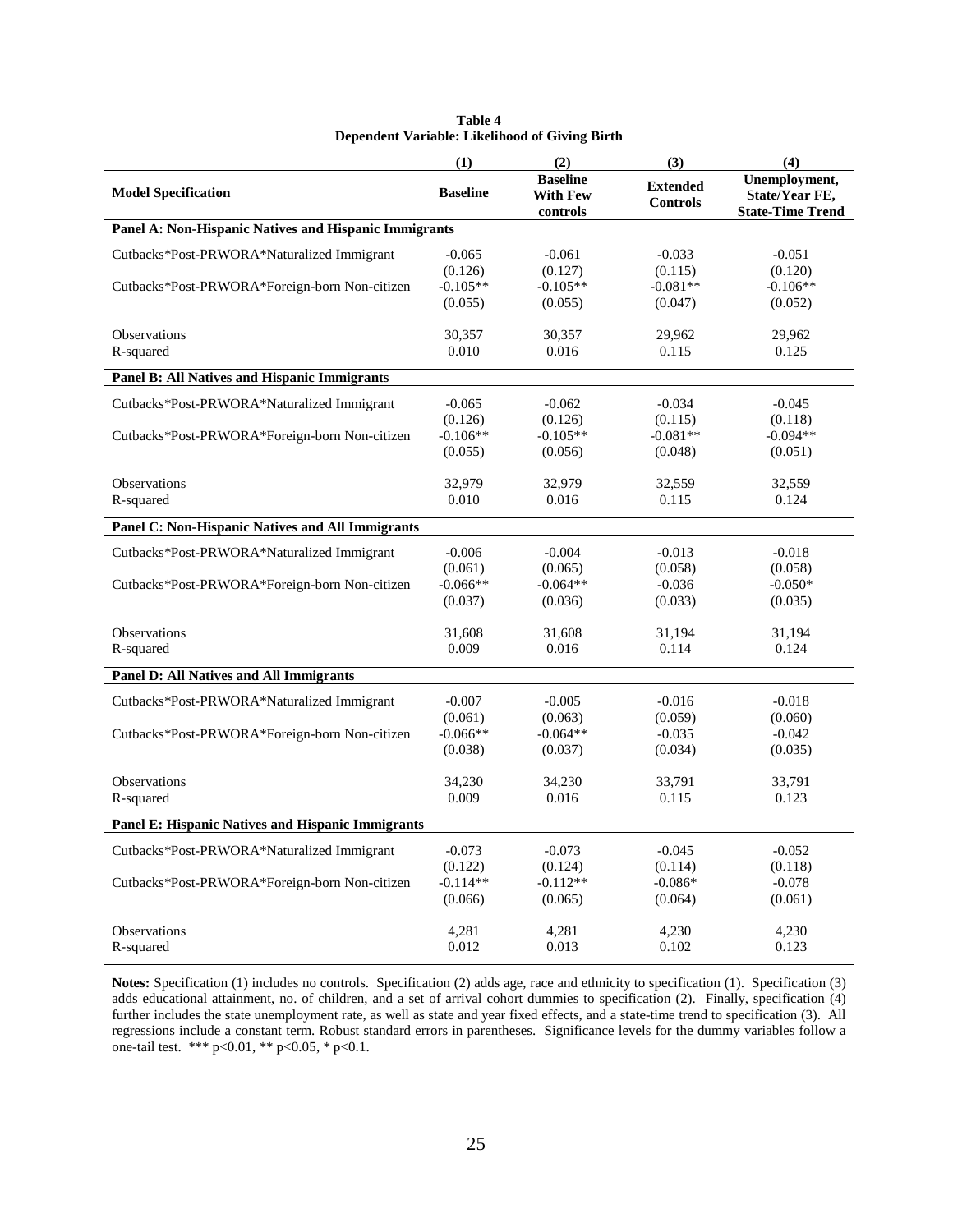|                                                       | (1)             | (2)                                         | (3)                      | (4)                                                        |
|-------------------------------------------------------|-----------------|---------------------------------------------|--------------------------|------------------------------------------------------------|
| <b>Model Specification</b>                            | <b>Baseline</b> | <b>Baseline</b><br><b>With Few controls</b> | <b>Extended Controls</b> | Unemployment,<br>State/Year FE,<br><b>State-Time Trend</b> |
| Panel A: Non-Hispanic Natives and Hispanic Immigrants |                 |                                             |                          |                                                            |
| Cutbacks*Post-PRWORA*Immigrant                        | $0.117**$       | $0.105**$                                   | $0.103*$                 | $0.113**$                                                  |
|                                                       | (0.063)         | (0.060)                                     | (0.065)                  | (0.068)                                                    |
| <b>Observations</b>                                   | 30,357          | 30,357                                      | 29,962                   | 29,962                                                     |
| R-squared                                             | 0.003           | 0.078                                       | 0.139                    | 0.152                                                      |
| Panel B: All Natives and Hispanic Immigrants          |                 |                                             |                          |                                                            |
| Cutbacks*Post-PRWORA*Immigrant                        | $0.117**$       | $0.104**$                                   | $0.102*$                 | $0.113**$                                                  |
|                                                       | (0.064)         | (0.060)                                     | (0.065)                  | (0.067)                                                    |
| <b>Observations</b>                                   | 32.979          | 32,979                                      | 32,559                   | 32,559                                                     |
| R-squared                                             | 0.002           | 0.084                                       | 0.145                    | 0.158                                                      |
| Panel C: Non-Hispanic Natives and All Immigrants      |                 |                                             |                          |                                                            |
| Cutbacks*Post-PRWORA*Immigrant                        | $0.138***$      | $0.112***$                                  | $0.088**$                | $0.094**$                                                  |
|                                                       | (0.046)         | (0.046)                                     | (0.047)                  | (0.051)                                                    |
| <b>Observations</b>                                   | 31.608          | 31.608                                      | 31.194                   | 31,194                                                     |
| R-squared                                             | 0.004           | 0.080                                       | 0.140                    | 0.154                                                      |
| <b>Panel D: All Natives and All Immigrants</b>        |                 |                                             |                          |                                                            |
| Cutbacks*Post-PRWORA*Immigrant                        | $0.138***$      | $0.112**$                                   | $0.089**$                | $0.096**$                                                  |
|                                                       | (0.048)         | (0.048)                                     | (0.049)                  | (0.051)                                                    |
| <b>Observations</b>                                   | 34,230          | 34,230                                      | 33,791                   | 33,791                                                     |
| R-squared                                             | 0.003           | 0.085                                       | 0.145                    | 0.158                                                      |
| Panel E: Hispanic Natives and Hispanic Immigrants     |                 |                                             |                          |                                                            |
| Cutbacks*Post-PRWORA*Immigrant                        | $0.158**$       | $0.149**$                                   | $0.124*$                 | $0.144**$                                                  |
|                                                       | (0.082)         | (0.075)                                     | (0.079)                  | (0.075)                                                    |
| <b>Observations</b>                                   | 4,281           | 4,281                                       | 4,230                    | 4,230                                                      |
| R-squared                                             | 0.014           | 0.095                                       | 0.152                    | 0.190                                                      |

| Table 5                                   |
|-------------------------------------------|
| Dependent Variable: Employment Likelihood |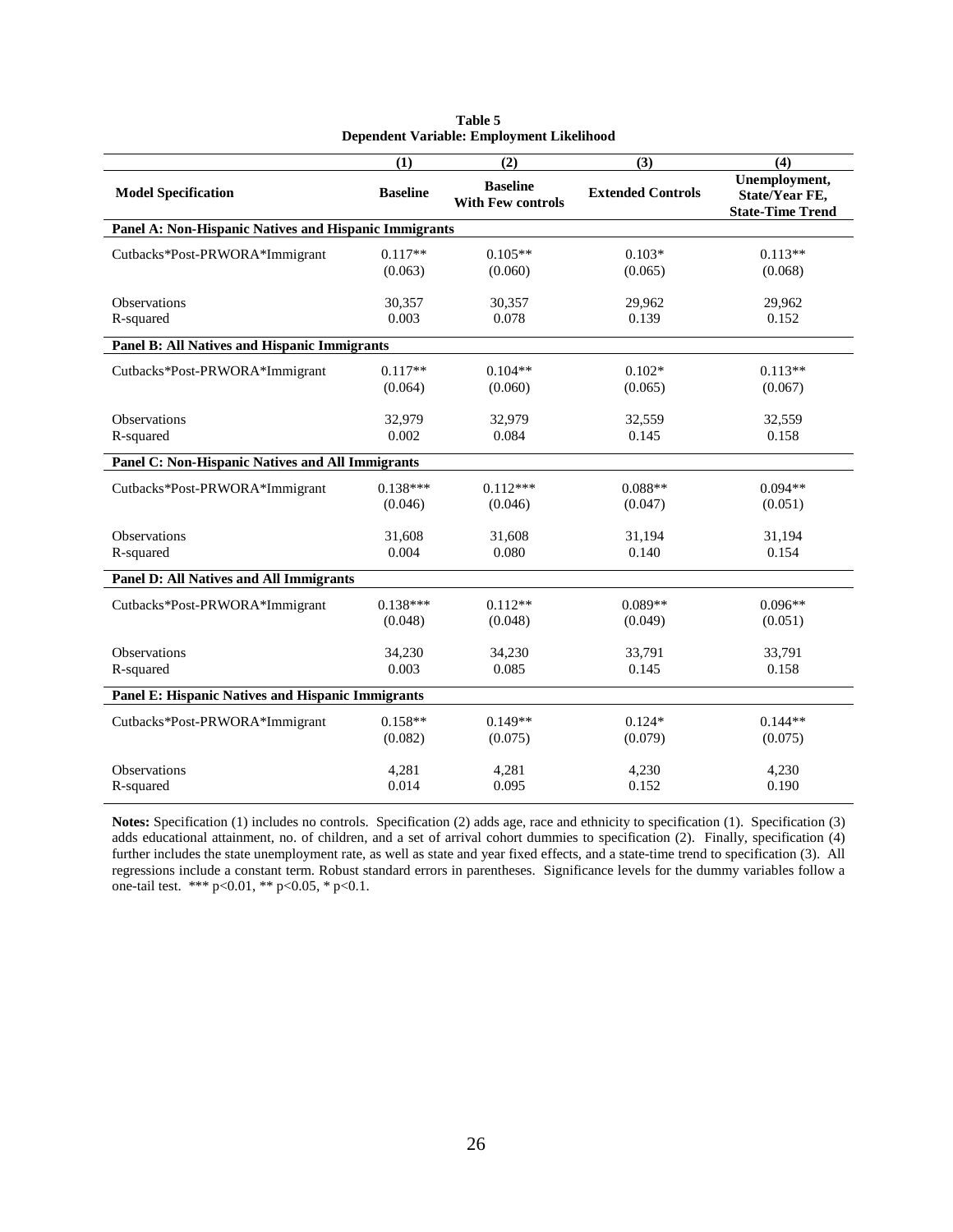|                                                                                             | (1)                                          | (2)                                            | (3)                                         | (4)                                                               |  |
|---------------------------------------------------------------------------------------------|----------------------------------------------|------------------------------------------------|---------------------------------------------|-------------------------------------------------------------------|--|
| <b>Model Specification</b>                                                                  | <b>Baseline</b>                              | <b>Baseline</b><br><b>With Few</b><br>controls | <b>Extended</b><br><b>Controls</b>          | Unemployment,<br><b>State/Year FE,</b><br><b>State-Time Trend</b> |  |
| Panel A: Non-Hispanic Natives and Hispanic Immigrants                                       |                                              |                                                |                                             |                                                                   |  |
| Cutbacks*Post-PRWORA*Naturalized Immigrant                                                  | $-0.133$<br>(0.181)                          | $-0.127$<br>(0.202)                            | $-0.069$<br>(0.195)                         | $-0.072$<br>(0.194)                                               |  |
| Cutbacks*Post-PRWORA*Foreign-born Non-citizen                                               | $0.156***$<br>(0.054)                        | $0.141***$<br>(0.050)                          | $0.127**$<br>(0.059)                        | $0.140**$<br>(0.064)                                              |  |
| <b>Observations</b><br>R-squared                                                            | 30,357<br>0.003                              | 30,357<br>0.078                                | 29,962<br>0.139                             | 29,962<br>0.152                                                   |  |
| Panel B: All Natives and Hispanic Immigrants                                                |                                              |                                                |                                             |                                                                   |  |
| Cutbacks*Post-PRWORA*Naturalized Immigrant<br>Cutbacks*Post-PRWORA*Foreign-born Non-citizen | $-0.133$<br>(0.181)<br>$0.156***$            | $-0.129$<br>(0.201)<br>$0.141***$              | $-0.064$<br>(0.198)<br>$0.125**$            | $-0.073$<br>(0.197)<br>$0.139**$                                  |  |
| Observations                                                                                | (0.055)<br>32.979                            | (0.050)<br>32.979                              | (0.059)<br>32.559                           | (0.063)                                                           |  |
| R-squared                                                                                   | 0.003                                        | 0.084                                          | 0.145                                       | 32,559<br>0.158                                                   |  |
| Panel C: Non-Hispanic Natives and All Immigrants                                            |                                              |                                                |                                             |                                                                   |  |
| Cutbacks*Post-PRWORA*Naturalized Immigrant<br>Cutbacks*Post-PRWORA*Foreign-born Non-citizen | 0.003<br>(0.118)<br>$0.162***$<br>(0.051)    | 0.003<br>(0.118)<br>$0.128**$<br>(0.056)       | 0.066<br>(0.125)<br>$0.087*$<br>(0.061)     | 0.051<br>(0.130)<br>$0.098*$<br>(0.063)                           |  |
| <b>Observations</b><br>R-squared                                                            | 31,608<br>0.005                              | 31,608<br>0.081                                | 31,194<br>0.140                             | 31,194<br>0.154                                                   |  |
| <b>Panel D: All Natives and All Immigrants</b>                                              |                                              |                                                |                                             |                                                                   |  |
| Cutbacks*Post-PRWORA*Naturalized Immigrant<br>Cutbacks*Post-PRWORA*Foreign-born Non-citizen | 0.003<br>(0.118)<br>$0.162***$<br>(0.053)    | 0.003<br>(0.118)<br>$0.129**$<br>(0.058)       | 0.074<br>(0.128)<br>$0.085*$<br>(0.062)     | 0.053<br>(0.135)<br>$0.098*$<br>(0.062)                           |  |
| <b>Observations</b><br>R-squared                                                            | 34,230<br>0.004                              | 34,230<br>0.086                                | 33,791<br>0.145                             | 33,791<br>0.158                                                   |  |
| <b>Panel E: Hispanic Natives and Hispanic Immigrants</b>                                    |                                              |                                                |                                             |                                                                   |  |
| Cutbacks*Post-PRWORA*Naturalized Immigrant<br>Cutbacks*Post-PRWORA*Foreign-born Non-citizen | $-0.092$<br>(0.176)<br>$0.197***$<br>(0.081) | $-0.095$<br>(0.196)<br>$0.189***$<br>(0.069)   | $-0.068$<br>(0.187)<br>$0.152**$<br>(0.078) | $-0.082$<br>(0.188)<br>$0.184***$<br>(0.068)                      |  |
| <b>Observations</b><br>R-squared                                                            | 4.281<br>0.017                               | 4.281<br>0.096                                 | 4,230<br>0.152                              | 4.230<br>0.190                                                    |  |

| Table 6                                   |  |  |  |  |  |
|-------------------------------------------|--|--|--|--|--|
| Dependent Variable: Employment Likelihood |  |  |  |  |  |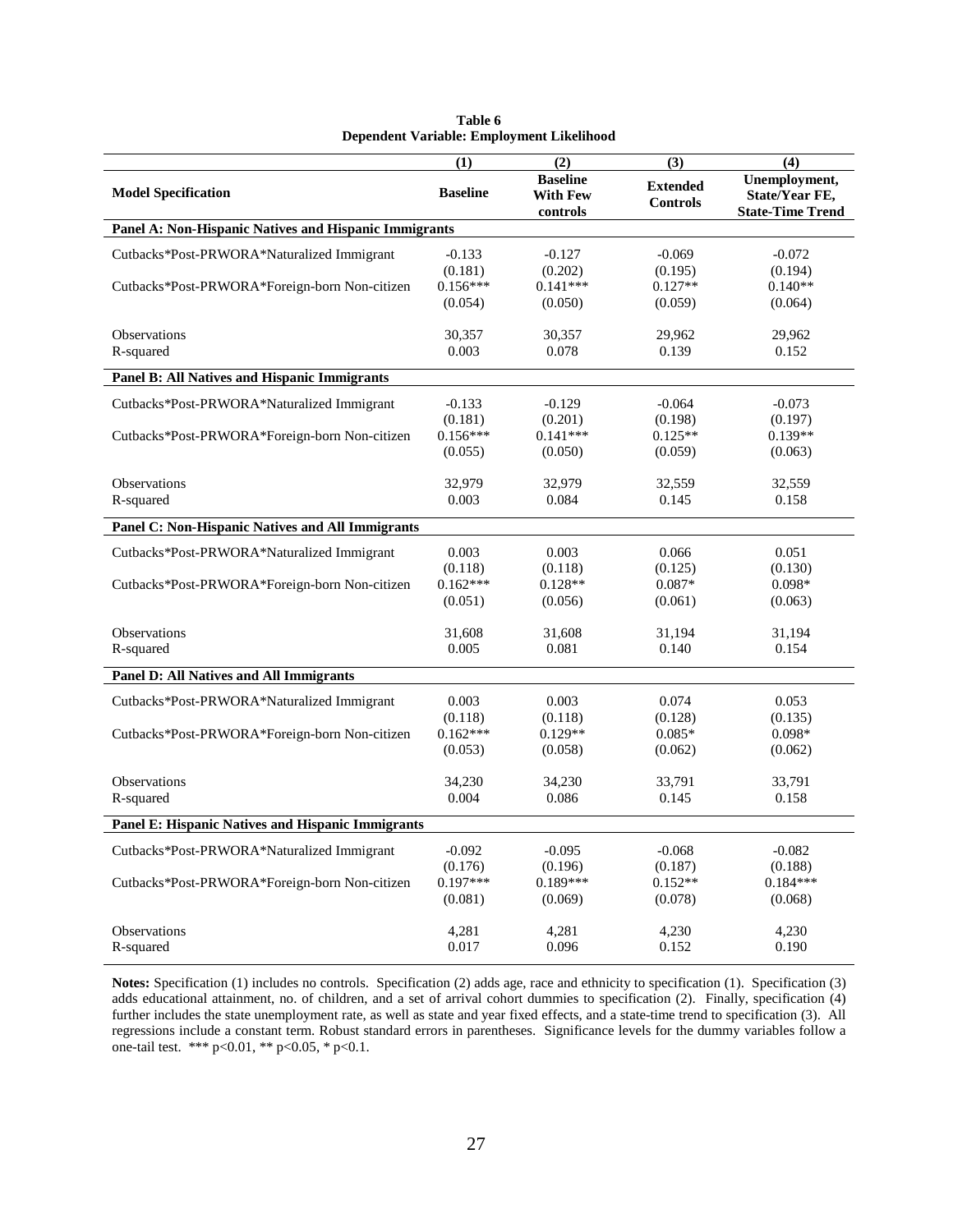|                                                       | (1)             | (2)                                         | (3)                      | (4)                                                               |
|-------------------------------------------------------|-----------------|---------------------------------------------|--------------------------|-------------------------------------------------------------------|
| <b>Model Specification</b>                            | <b>Baseline</b> | <b>Baseline</b><br><b>With Few controls</b> | <b>Extended Controls</b> | Unemployment,<br><b>State/Year FE,</b><br><b>State-Time Trend</b> |
| Panel A: Non-Hispanic Natives and Hispanic Immigrants |                 |                                             |                          |                                                                   |
| Cutbacks*Post-PRWORA*Immigrant                        | $0.142**$       | $0.138**$                                   | $0.150**$                | $0.179**$                                                         |
|                                                       | (0.077)         | (0.075)                                     | (0.072)                  | (0.078)                                                           |
| Observations                                          | 16,313          | 16,313                                      | 16,160                   | 16,160                                                            |
| R-squared                                             | 0.019           | 0.029                                       | 0.106                    | 0.113                                                             |
| Panel B: All Natives and Hispanic Immigrants          |                 |                                             |                          |                                                                   |
| Cutbacks*Post-PRWORA*Immigrant                        | $0.147**$       | $0.142**$                                   | $0.152**$                | $0.178***$                                                        |
|                                                       | (0.076)         | (0.074)                                     | (0.071)                  | (0.073)                                                           |
| Observations                                          | 17,545          | 17,545                                      | 17,381                   | 17,381                                                            |
| R-squared                                             | 0.019           | 0.029                                       | 0.105                    | 0.111                                                             |
| Panel C: Non-Hispanic Natives and All Immigrants      |                 |                                             |                          |                                                                   |
| Cutbacks*Post-PRWORA*Immigrant                        | 0.010           | 0.009                                       | 0.020                    | 0.031                                                             |
|                                                       | (0.046)         | (0.044)                                     | (0.043)                  | (0.047)                                                           |
| <b>Observations</b>                                   | 17.010          | 17,010                                      | 16.851                   | 16,851                                                            |
| R-squared                                             | 0.017           | 0.028                                       | 0.104                    | 0.111                                                             |
| Panel D: All Natives and All Immigrants               |                 |                                             |                          |                                                                   |
| Cutbacks*Post-PRWORA*Immigrant                        | 0.014           | 0.011                                       | 0.023                    | 0.035                                                             |
|                                                       | (0.046)         | (0.044)                                     | (0.044)                  | (0.045)                                                           |
| Observations                                          | 18,242          | 18,242                                      | 18,072                   | 18,072                                                            |
| R-squared                                             | 0.018           | 0.028                                       | 0.104                    | 0.110                                                             |
| Panel E: Hispanic Natives and Hispanic Immigrants     |                 |                                             |                          |                                                                   |
| Cutbacks*Post-PRWORA*Immigrant                        | $0.206***$      | $0.206***$                                  | $0.205***$               | $0.221***$                                                        |
|                                                       | (0.065)         | (0.065)                                     | (0.064)                  | (0.052)                                                           |
| Observations                                          | 2,025           | 2,025                                       | 2,009                    | 2,009                                                             |
| R-squared                                             | 0.026           | 0.031                                       | 0.100                    | 0.123                                                             |

#### **Table 7 Robustness Check for Pre-trends: Falsified Policy Timing Dependent Variable: Likelihood of Giving Birth**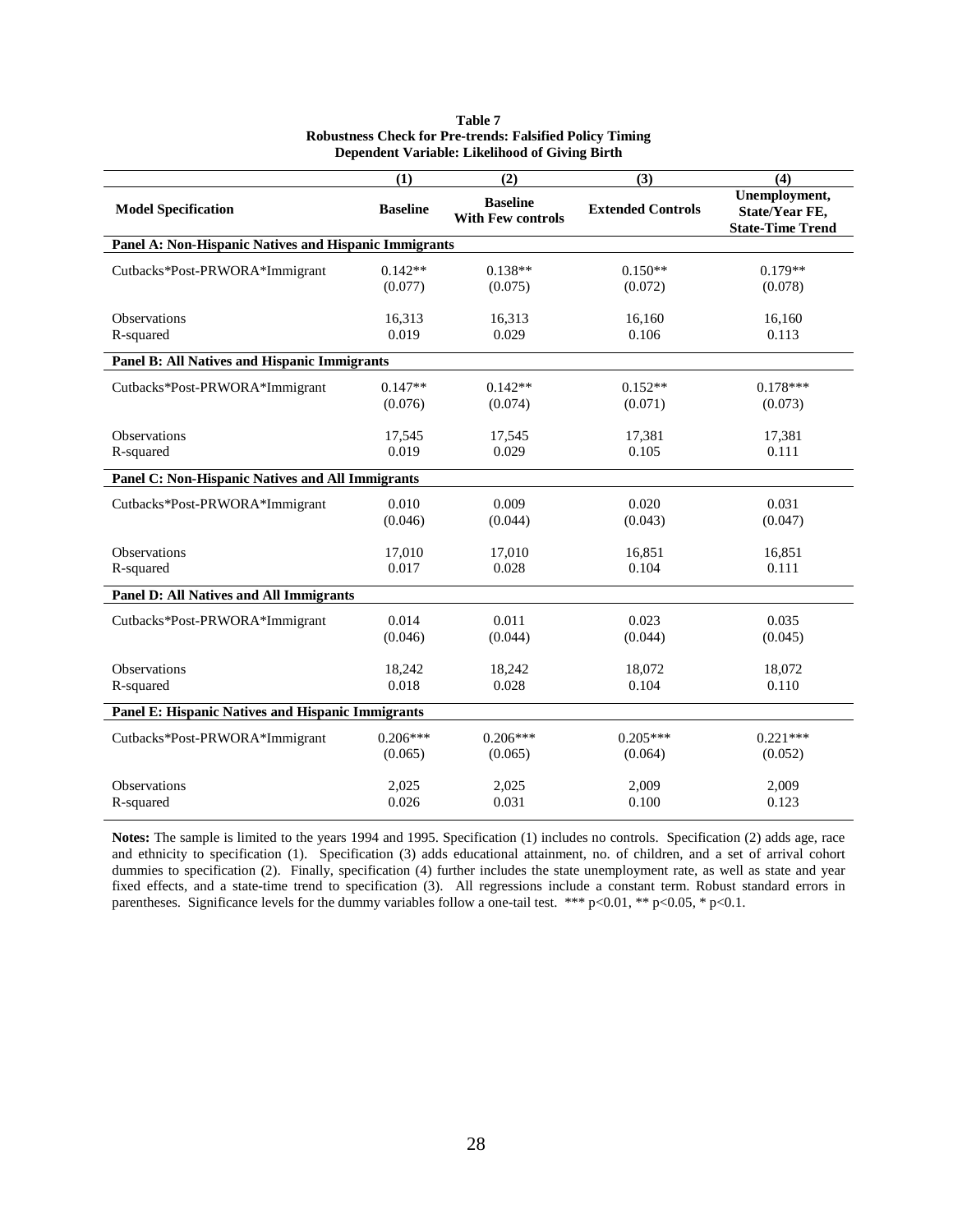|                                                       | (1)                   | (2)                   | (3)                   | (4)                     |
|-------------------------------------------------------|-----------------------|-----------------------|-----------------------|-------------------------|
|                                                       |                       | <b>Baseline</b>       | <b>Extended</b>       | Unemployment,           |
| <b>Model Specification</b>                            | <b>Baseline</b>       | <b>With Few</b>       | <b>Controls</b>       | State/Year FE,          |
| Panel A: Non-Hispanic Natives and Hispanic Immigrants |                       | controls              |                       | <b>State-Time Trend</b> |
|                                                       |                       |                       |                       |                         |
| Cutbacks*Post-PRWORA*Naturalized Immigrant            | $-0.150$              | $-0.153$              | $-0.147$              | $-0.144$                |
|                                                       | (0.183)               | (0.182)               | (0.189)               | (0.200)                 |
| Cutbacks*Post-PRWORA*Foreign-born Non-citizen         | $0.183**$<br>(0.090)  | $0.178**$<br>(0.088)  | $0.192**$             | $0.226***$<br>(0.094)   |
|                                                       |                       |                       | (0.088)               |                         |
| <b>Observations</b>                                   | 16,313                | 16,313                | 16,160                | 16,160                  |
| R-squared                                             | 0.019                 | 0.030                 | 0.106                 | 0.113                   |
| Panel B: All Natives and Hispanic Immigrants          |                       |                       |                       |                         |
| Cutbacks*Post-PRWORA*Naturalized Immigrant            | $-0.145$              | $-0.148$              | $-0.148$              | $-0.137$                |
|                                                       | (0.183)               | (0.182)               | (0.187)               | (0.193)                 |
| Cutbacks*Post-PRWORA*Foreign-born Non-citizen         | $0.187**$             | $0.183**$             | $0.195**$             | $0.223***$              |
|                                                       | (0.089)               | (0.087)               | (0.087)               | (0.088)                 |
| <b>Observations</b>                                   | 17,545                | 17,545                | 17,381                | 17,381                  |
| R-squared                                             | 0.019                 | 0.030                 | 0.105                 | 0.111                   |
|                                                       |                       |                       |                       |                         |
| Panel C: Non-Hispanic Natives and All Immigrants      |                       |                       |                       |                         |
| Cutbacks*Post-PRWORA*Naturalized Immigrant            | $-0.135$              | $-0.140$              | $-0.139$              | $-0.143$                |
|                                                       | (0.122)               | (0.115)               | (0.119)               | (0.121)                 |
| Cutbacks*Post-PRWORA*Foreign-born Non-citizen         | 0.037                 | 0.037                 | 0.049                 | 0.064                   |
|                                                       | (0.058)               | (0.055)               | (0.055)               | (0.061)                 |
| Observations                                          | 17,010                | 17,010                | 16,851                | 16,851                  |
| R-squared                                             | 0.018                 | 0.028                 | 0.105                 | 0.111                   |
| Panel D: All Natives and All Immigrants               |                       |                       |                       |                         |
| Cutbacks*Post-PRWORA*Naturalized Immigrant            | $-0.130$              | $-0.139$              | $-0.136$              | $-0.136$                |
|                                                       | (0.122)               | (0.118)               | (0.119)               | (0.121)                 |
| Cutbacks*Post-PRWORA*Foreign-born Non-citizen         | 0.041                 | 0.039                 | 0.052                 | 0.067                   |
|                                                       | (0.058)               | (0.055)               | (0.056)               | (0.057)                 |
| <b>Observations</b>                                   | 18,242                | 18,242                | 18,072                | 18,072                  |
| R-squared                                             | 0.018                 | 0.028                 | 0.104                 | 0.110                   |
|                                                       |                       |                       |                       |                         |
| Panel E: Hispanic Natives and Hispanic Immigrants     |                       |                       |                       |                         |
| Cutbacks*Post-PRWORA*Naturalized Immigrant            | $-0.086$              | $-0.085$              | $-0.098$              | $-0.030$                |
|                                                       | (0.198)               | (0.197)               | (0.195)               | (0.187)                 |
| Cutbacks*Post-PRWORA*Foreign-born Non-citizen         | $0.247***$<br>(0.075) | $0.247***$<br>(0.075) | $0.248***$<br>(0.076) | $0.272***$              |
|                                                       |                       |                       |                       | (0.063)                 |
| Observations                                          | 2,025                 | 2,025                 | 2,009                 | 2,009                   |
| R-squared                                             | 0.028                 | 0.033                 | 0.102                 | 0.126                   |

| <b>Table 8</b>                                                  |
|-----------------------------------------------------------------|
| <b>Robustness Check for Pre-trends: Falsified Policy Timing</b> |
| Dependent Variable: Likelihood of Giving Birth                  |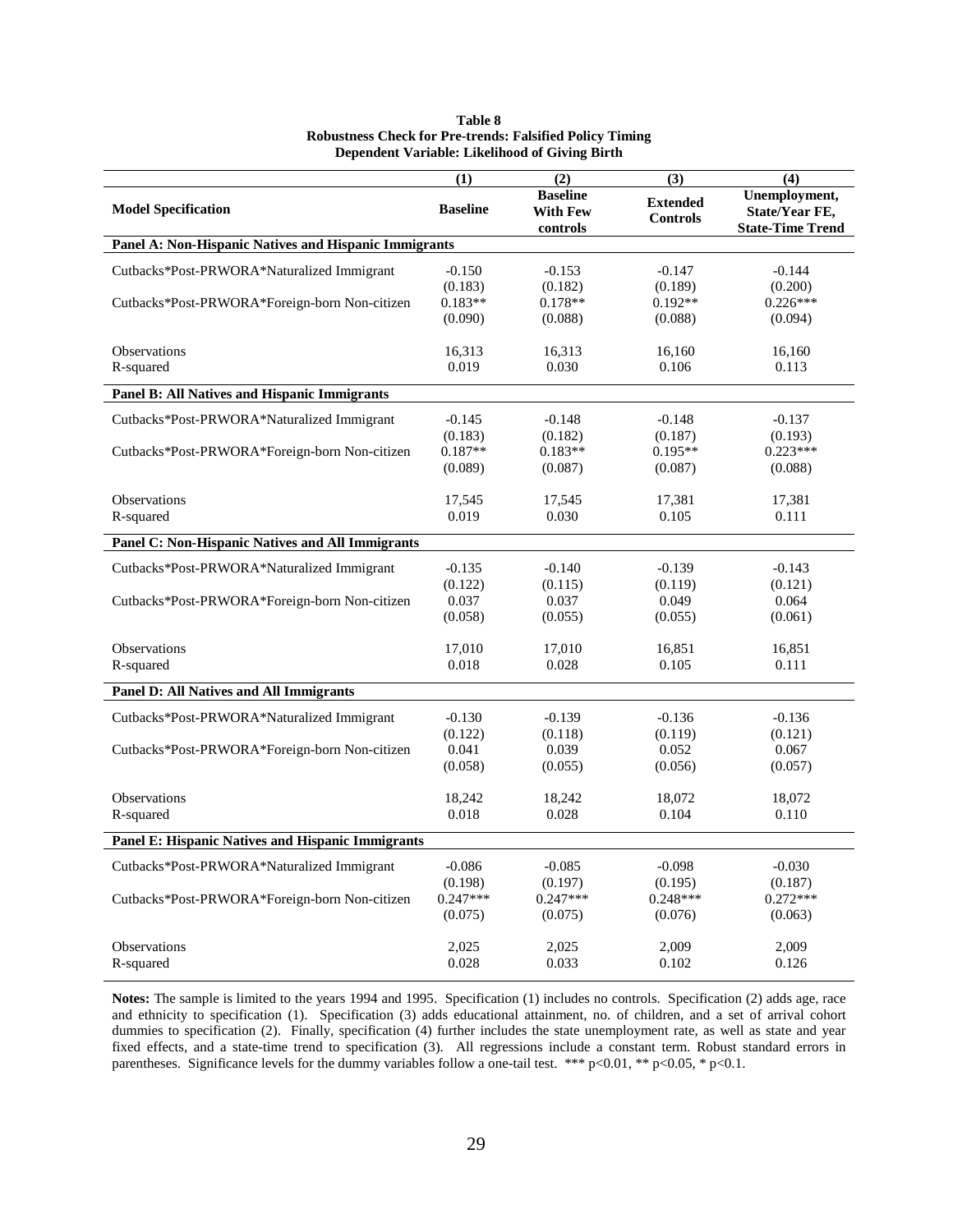| <b>Dependent Variable:</b> |                      | <b>Share of Immigrants</b> |                      | <b>Share of Foreign-born Naturalized</b> | <b>Share of Foreign-born Non-citizens</b> |                         |  |  |
|----------------------------|----------------------|----------------------------|----------------------|------------------------------------------|-------------------------------------------|-------------------------|--|--|
| Column:                    | (1)                  | (2)                        | (3)                  | (4)                                      | (5)                                       | (6)                     |  |  |
| <b>Model Specification</b> | <b>Baseline</b>      | <b>Baseline with</b>       | <b>Baseline</b>      | <b>Baseline with</b>                     | <b>Baseline</b>                           | <b>Baseline with</b>    |  |  |
|                            | with                 | State/Year FE,             | with                 | State/Year FE,                           | with                                      | State/Year FE,          |  |  |
|                            | <b>State/Year FE</b> | <b>State-Time Trend</b>    | <b>State/Year FE</b> | <b>State-Time Trend</b>                  | <b>State/Year FE</b>                      | <b>State-Time Trend</b> |  |  |
| Cuthacks*Post-PRWORA       | $-0.001$             | $-0.002$                   | $-0.003$             | $-0.004$                                 | 0.002                                     | 0.003                   |  |  |
|                            | (0.006)              | (0.010)                    | (0.003)              | (0.006)                                  | (0.005)                                   | (0.008)                 |  |  |
| Post-PRWORA                | $0.015***$           | 0.000                      | $0.005**$            | 0.004                                    | $0.010**$                                 | $-0.004$                |  |  |
|                            | (0.006)              | (0.007)                    | (0.003)              | (0.005)                                  | (0.005)                                   | (0.006)                 |  |  |
| Cutbacks                   | $-0.012***$          | $-0.011**$                 | $-0.002$             | $-0.008$ ***                             | $-0.010***$                               | $-0.003$                |  |  |
|                            | (0.003)              | (0.005)                    | (0.002)              | (0.003)                                  | (0.003)                                   | (0.004)                 |  |  |
| <b>Observations</b>        | 200                  | 200                        | 200                  | 200                                      | 200                                       | 200                     |  |  |
| R-squared                  | 0.963                | 0.983                      | 0.892                | 0.953                                    | 0.949                                     | 0.978                   |  |  |

| Table 9                                                       |
|---------------------------------------------------------------|
| <b>Robustness Check for Endogeneity of Immigrant Location</b> |

**Notes:** The unit of observation is the (state, year) cell. Specification (1) includes state and year fixed-effects. Specification (2) adds a state-time. All regressions include a constant term. Robust standard errors in parentheses. Significance levels for the dummy variables follow a one-tail test. \*\*\*  $p<0.01$ , \*\*  $p<0.05$ , \*  $p<0.1$ .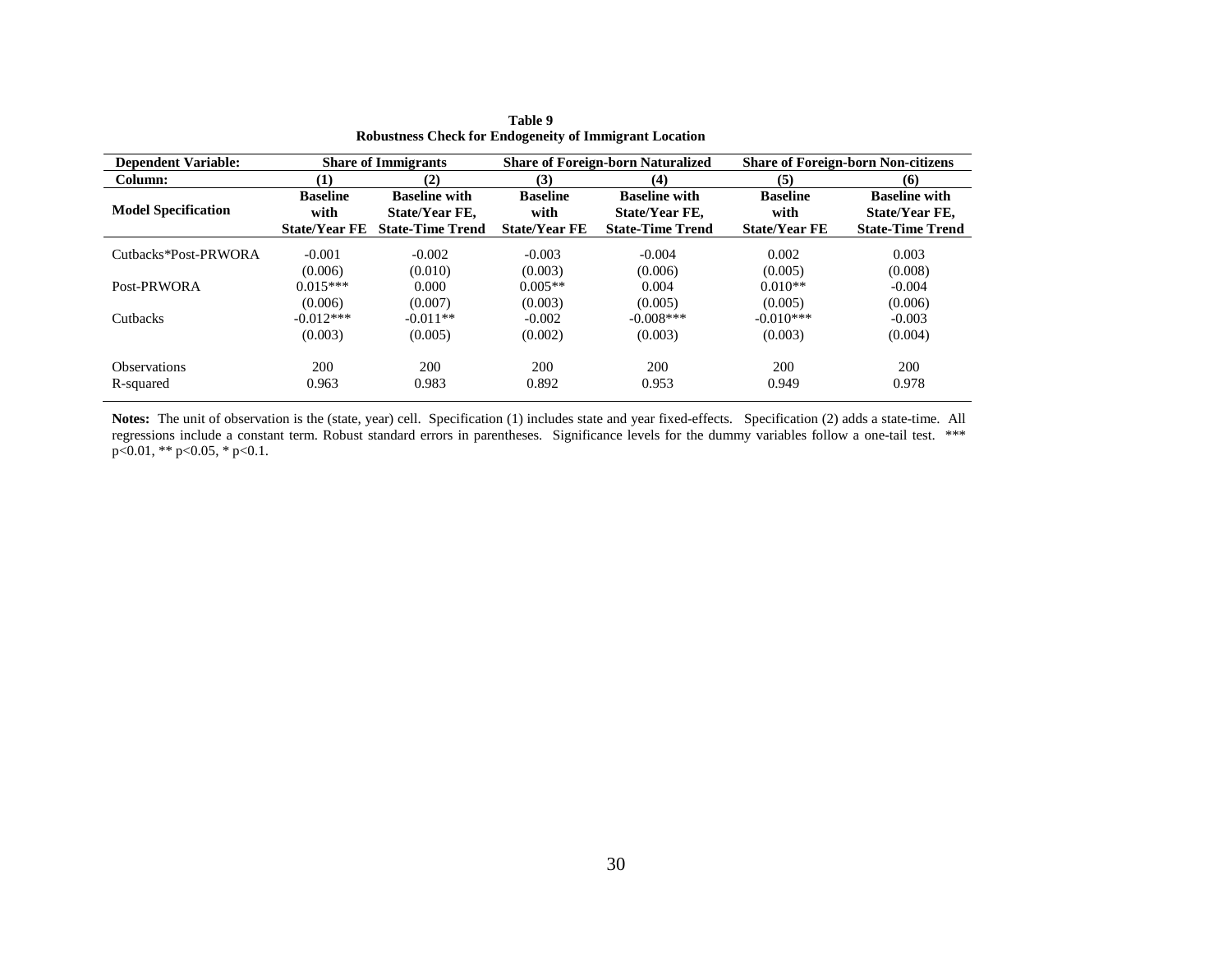### **Appendix**

#### **Table A State-funded Assistance to Immigrants after 1996**

| <b>State</b>         | Food Assistance or SSI to Pre-<br>enactment Immigrants | TANF, Medicaid, Food Assistance, or<br><b>SSI</b> to Post-enactment Immigrants<br>during 5-year Bar |
|----------------------|--------------------------------------------------------|-----------------------------------------------------------------------------------------------------|
| Alabama              | N <sub>o</sub>                                         | N <sub>o</sub>                                                                                      |
| Alaska               | N <sub>o</sub>                                         | No                                                                                                  |
| Arizona              | $\rm No$                                               | No                                                                                                  |
| Arkansas             | $\rm No$                                               | No                                                                                                  |
| California           | Yes                                                    | Yes                                                                                                 |
| Colorado             | No                                                     | Yes                                                                                                 |
| Connecticut          | Yes                                                    | Yes                                                                                                 |
| Delaware             | N <sub>o</sub>                                         | Yes                                                                                                 |
| District of Columbia | N <sub>o</sub>                                         | No                                                                                                  |
| Florida              | Yes                                                    | No                                                                                                  |
| Georgia              | No                                                     | Yes                                                                                                 |
| Hawaii               | <b>No</b>                                              | Yes                                                                                                 |
| Idaho                | N <sub>o</sub>                                         | No                                                                                                  |
| Illinois             | Yes                                                    | Yes                                                                                                 |
| Indiana              | No                                                     | N <sub>o</sub>                                                                                      |
| Iowa                 | $\rm No$                                               | N <sub>o</sub>                                                                                      |
| Kansas               | $\rm No$                                               | N <sub>o</sub>                                                                                      |
| Kentucky             | N <sub>o</sub>                                         | No                                                                                                  |
| Louisiana            | N <sub>o</sub>                                         | N <sub>o</sub>                                                                                      |
| Maine                | Yes                                                    | Yes                                                                                                 |
| Maryland             | Yes                                                    | Yes                                                                                                 |
| Massachusetts        | Yes                                                    | Yes                                                                                                 |
| Michigan             | No                                                     | N <sub>o</sub>                                                                                      |
| Minnesota            | Yes                                                    | Yes                                                                                                 |
| Mississippi          | No                                                     | N <sub>o</sub>                                                                                      |
| Missouri             | Yes                                                    | Yes                                                                                                 |
| Montana              | N <sub>o</sub>                                         | No                                                                                                  |
| Nebraska             | Yes                                                    | Yes                                                                                                 |
| Nevada               | No                                                     | N <sub>o</sub>                                                                                      |
| New Hampshire        | Yes                                                    | N <sub>o</sub>                                                                                      |
| New Jersey           | Yes                                                    | No                                                                                                  |
| New Mexico           | No                                                     | N <sub>o</sub>                                                                                      |
| New York             | Yes                                                    | N <sub>o</sub>                                                                                      |
| North Carolina       | <b>No</b>                                              | No                                                                                                  |
| North Dakota         | No                                                     | N <sub>o</sub>                                                                                      |
| Ohio                 | Yes                                                    | N <sub>o</sub>                                                                                      |
| Oklahoma             | No                                                     | N <sub>o</sub>                                                                                      |
| Oregon               | Yes                                                    | Yes                                                                                                 |
| Pennsylvania         | N <sub>o</sub>                                         | Yes                                                                                                 |
| Rhode Island         | Yes                                                    | Yes                                                                                                 |
| South Carolina       | $\rm No$                                               | $\rm No$                                                                                            |
| South Dakota         | ${\rm No}$                                             | $\rm No$                                                                                            |
| Tennessee            | $\rm No$                                               | Yes                                                                                                 |
| Texas                | Yes                                                    | $\rm No$                                                                                            |
| Utah                 | $\rm No$                                               | Yes                                                                                                 |
| Vermont              | $\rm No$                                               | Yes                                                                                                 |
| Virginia             | $\rm No$                                               | Yes                                                                                                 |
| Washington           | Yes                                                    | Yes                                                                                                 |
| West Virginia        | $\rm No$                                               | $\rm No$                                                                                            |
| Wisconsin            | Yes                                                    | Yes                                                                                                 |
| Wyoming              | $\rm No$                                               | Yes                                                                                                 |

**Source:** Borjas (2003).